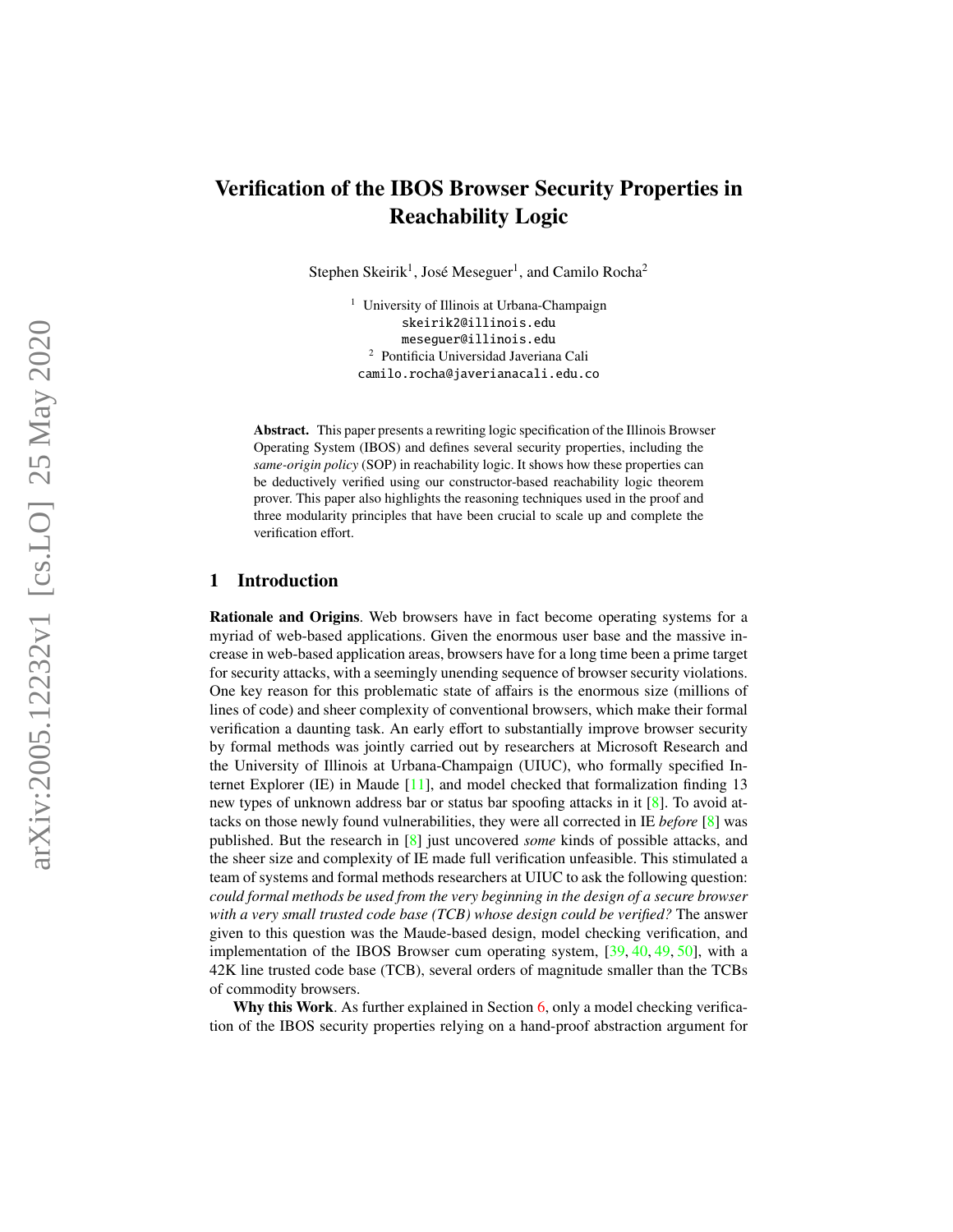its full applicability was possible at the time IBOS was developed [\[36,](#page-16-2)[39,](#page-16-0)[40\]](#page-16-1). A subsequent attempt at a full deductive verification of IBOS in [\[36\]](#page-16-2) had to be abandoned due to the generation of thousands of proof obligations. In retrospect, this is not surprising for two reasons. (1) Many of the symbolic techniques needed to scale up the IBOS deductive verification effort, including variant unification and narrowing [\[14\]](#page-15-2), order-sorted congruence closure module axioms [\[32\]](#page-16-3), and variant-based satisfiability [\[34,](#page-16-4) [43\]](#page-17-2), did not exist at the time. In the meantime, those symbolic techniques have been developed and implemented in Maude. (2) Also missing was a *program logic* generalizing Hoare logic for Maude specifications in which properties of concurrent systems specified in Maude could be specified and verified. This has been recently addressed with the development of a *constructor-based reachability logic* for rewrite theories in [\[44,](#page-17-3) [45\]](#page-17-4), which extends prior reachability logic research on verification of conventional programs using K in [\[37,](#page-16-5) [38,](#page-16-6) [47,](#page-17-5) [48\]](#page-17-6). In fact, what has made possible the deductive proof of the IBOS security properties presented in this paper is precisely the combination of the strengths from (1) and (2) within the reachability logic theorem prover that we have developed for carrying out such a proof. Implicit in both (1) and (2) are two important proof obligations. First, both our symbolic reasoning and reachability logic engines take as input a rewrite theory R. However, the correctness of the associated deductions depends on the theory being *suitable* for symbolic reachability analysis, i.e., its equations should be ground convergent and sufficiently complete; therefore, these properties are proof obligations that must be discharged. Second, the previous model-checking-based verification that the IBOS design satisfies certain security properties [\[39,](#page-16-0) [40\]](#page-16-1) was based on an invariant  $I_0$ . Our deductive verification uses a slightly different invariant  $I$  that is also *inductive* (as explained in Section [3\)](#page-5-0). Thus, we require that *I* is *at least* as strong as or stronger than  $I_0$  to ensure that our specification of the IBOS security properties does not miss any cases covered by the prior work. Both of these important proof obligations have been fully checked as explained in [\[42\]](#page-17-7). Last, but not least, as we further explain in Section [6,](#page-13-0) the IBOS browser security goals remain as relevant and promising today as when IBOS was first developed, and this work bring us closer to achieving those goals.

Main Contributions. They include:

- The first full *deductive verification of the IBOS browser* as explained above.
- A general *modular proof methodology* for scaling up reachability logic proofs of object-based distributed systems that has been invaluable for verifying IBOS, but has a much wider applicability to general distributed system verification.
- A substantial and useful *case study* that can be of help to other researchers interested in both browser verification and distributed system verification.
- New capabilities of the *reachability logic prover*, which in the course of this research has evolved from the original prototype reported in [\[44\]](#page-17-3) to a first prover version to be released in the near future.

Plan of the Paper. Preliminaries are gathered in Section [2.](#page-2-0) Reachability Logic and invariant verification are presented in Section [3.](#page-5-0) IBOS, its rewriting logic Maude specification, and the specification of its security properties are explained in Section [4.](#page-8-0) The deductive proof of those IBOS properties and the modular proof methodology used are described in Section [5.](#page-11-0) Section [6](#page-13-0) discusses related work and concludes the paper.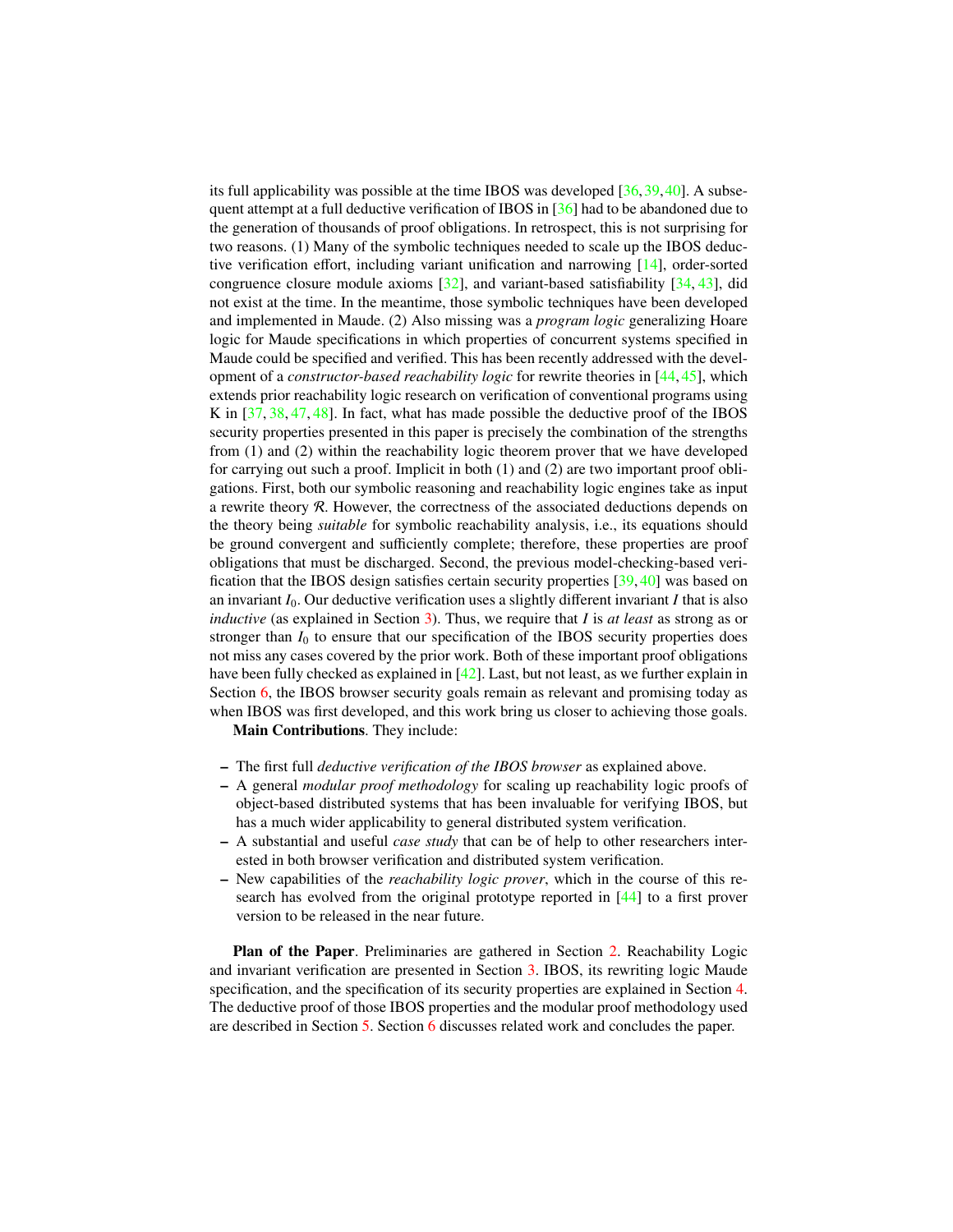## <span id="page-2-0"></span>2 Preliminaries on Equational and Rewriting Logic

We present some preliminaries on order-sorted equational logic and rewriting logic. The material is adapted from [\[15,](#page-15-3) [30,](#page-16-7) [31\]](#page-16-8).

Order-Sorted Equational Logic. We assume the basic notions of order-sorted (abbreviated OS) signature  $\Sigma$ ,  $\Sigma$ -term *t*,  $\Sigma$ -algebra *A*, and  $\Sigma$ -homomorphism  $f : A \rightarrow B$ [\[15,](#page-15-3) [30\]](#page-16-7). Intuitively,  $\Sigma$  defines a partially ordered set of sorts  $(S, \leq)$ , which are interpreted in a *Σ*-algebra *A* with carrier family of sets  $A = \{A_s\}_{s \in S}$  as sort containments. For example, if we have a sort inclusion *Nat* < *Int*, then we must have  $A_{Nat} \subseteq A_{Int}$ . An operator, say  $+$ , in  $\Sigma$  may have several related typings, e.g.,  $+$ : *Nat Nat*  $\rightarrow$  *Nat* and  $+ : Int Int \rightarrow Int$ , whose interpretations in an algebra *A* must agree when restricted to subsorts. The OS algebras over signature  $\Sigma$  and their homomorphisms form a category **OSAlg**<sub> $\Sigma$ </sub>. Furthermore, under mild syntactic conditions on  $\Sigma$ , the term algebra  $T_{\Sigma}$  is initial [30]: all signatures are assumed to satisfy these conditions initial [\[30\]](#page-16-7); all signatures are assumed to satisfy these conditions.

An *S*-sorted set  $X = \{X_s\}_{s \in S}$  of *variables*, satisfies  $s \neq s' \Rightarrow X_s \cap X_{s'} = \emptyset$ , and the variables in *<sup>X</sup>* are always assumed disjoint from all constants in Σ. The Σ-*term algebra* on variables *X*,  $T_{\Sigma}(X)$ , is the *initial algebra* for the signature  $\Sigma(X)$  obtained by adding to Σ the variables *X as extra constants*. Given a Σ-algebra *<sup>A</sup>*, an *assignment a* is an *S*-sorted function  $a \in [X \rightarrow A]$  mapping each variable  $x \in X_s$  to a value  $a(x) \in A_s$ for each  $s \in S$ . Each such assignment uniquely extends to a  $\Sigma$ -homomorphism  $a$ :  $T_{\Sigma}(X) \rightarrow A$ , so that if  $x \in X_s$ , then  $xa = a(x)$ . In particular, for  $A = T_{\Sigma}(X)$ , an expressionment  $\pi \in [X \cup T_{\Sigma}(X)]$  is solled a substitution and uniqually extends to a  $\Sigma$ assignment  $\sigma \in [X \to T_{\Sigma}(X)]$  is called a *substitution* and uniquely extends to a  $\Sigma$ homomorphism  $\sigma$  :  $T_{\Sigma}(X) \to T_{\Sigma}(X)$ . Define  $dom(\sigma) = \{x \in X \mid x \neq x\sigma\}$  and *<i>ran*( $\sigma$ ) =  $\bigcup_{x \in dom(\sigma)} vars(x\sigma)$ .<br> *Vo* assume familiarity with

We assume familiarity with the language of first-order logic with equality. In particular, given a *Σ*-formula  $\varphi$ , we assume familiarity with the satisfaction relation *A*,  $a \models \varphi$ for a *Σ*-algebra *A* and assignment  $a \in [fvars(\varphi) \rightarrow A]$  for the *free variables fvars* $(\varphi)$  of  $\varphi$ . Then,  $\varphi$  is *valid* in *A*, denoted  $A \models \varphi$ , iff  $\forall a \in [\text{fvars}(\varphi) \rightarrow A]$   $A, a \models \varphi$ , and is *satisfiable* in *A* iff  $\exists a \in [fvars(\varphi) \rightarrow A]$  *A*,  $a \models \varphi$ . Let  $Form(\Sigma)$  (resp.  $QFForm(\Sigma)$ ) denote the set of  $\Sigma$ -formulas (resp. quantifier free  $\Sigma$ -formulas).

An OS *equational theory* is a pair  $T = (\Sigma, E)$ , with *E* a set of (possibly conditional) Σ-equations. OSAlg<sub>(ΣE)</sub> denotes the full subcategory of OSAlg<sub>Σ</sub> with objects those *A*  $\in$  **OSAlg**<sub>Σ</sub> such that *A*  $\models$  *E*, called the  $(\Sigma, E)$ -*algebras*. The inference system in  $\Xi$ 01 is sound and counlete for OS equational deduction *E-equality* i.e. provability [\[30\]](#page-16-7) is *sound and complete* for OS equational deduction. *E*-*equality*, i.e., provability  $E \vdash u = v$ , is written  $u =_E v$ . **OSAlg**<sub>(Σ*E*)</sub> has an *initial algebra*  $T_{\Sigma/E}$  [\[30\]](#page-16-7). Given a system of  $\Sigma$  equations  $\phi = u_1 = v_1 \wedge \ldots \wedge u_n = v_n$ , an *E*-*unifier* for  $\phi$  is a substitution *σ* such that  $u_i$ *σ* = *E*  $v_i$ *σ*, 1 ≤ *i* ≤ *n*; an *E*-*unification algorithm* for (*Σ, E*) generates a *complete set* of *E*-unifiers  $Unif_E(\phi)$  for any system  $\phi$  in the sense that, up to *E*-equality, any *E*-unifier  $\sigma$  of  $\phi$  is a substitution instance of some unifier  $\theta \in Unif_E(\phi)$ any *E*-unifier  $\sigma$  of  $\phi$  is a substitution instance of some unifier  $\theta \in \text{Unif}_E(\phi)$ .<br>**Powriting Logie**, A rawrite theory  $\mathcal{P} = (\sum E + B \cdot P)$  with  $(\sum E + P)$ 

**Rewriting Logic.** A *rewrite theory*  $\mathcal{R} = (\Sigma, E \cup B, R)$ , with  $(\Sigma, E \cup B)$  an OSequational theory with equations *E* and structural axioms *B* (typically any combination of associativity, commutativity, and identity), and *R* a collection of rewrite rules, specifies a *concurrent system* whose states are elements of the initial algebra  $T_{\Sigma/E\cup B}$  and whose *concurrent transitions* are specified by the rewrite rules *R*. The concurrent system thus specified is the *initial reachability model*  $\mathcal{T}_R$  associated to R [\[6,](#page-15-4)[31\]](#page-16-8).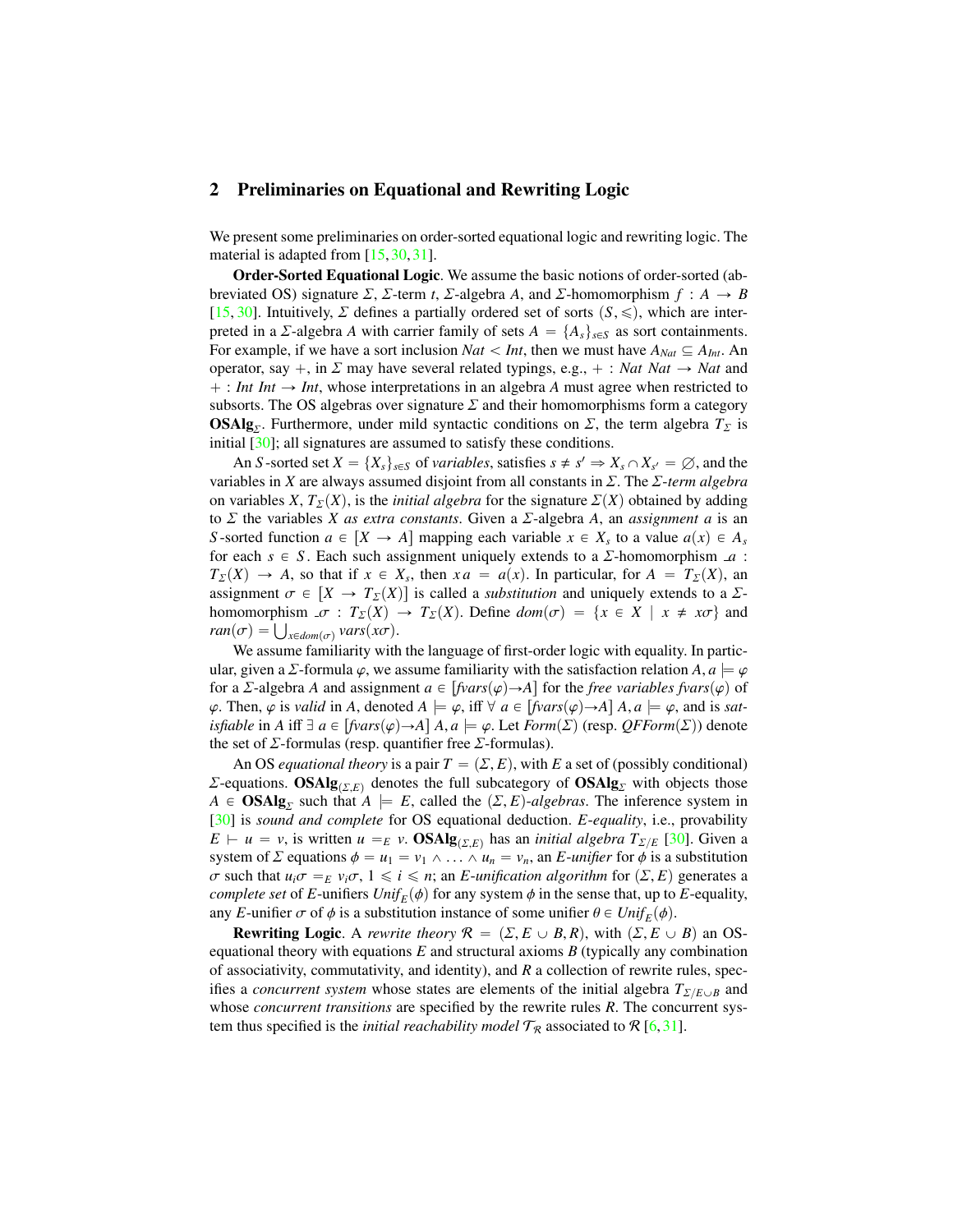Maude [\[11\]](#page-15-0) is a declarative programming language whose programs are exactly rewrite theories. To be executable in Maude, a rewrite theory  $\mathcal{R} = (\Sigma, E \cup B, R)$  should satisfy some *executability conditions* spelled out below. Recall the notation for term positions, subterms, and replacement from [\[12\]](#page-15-5): (i) positions in a term are marked by strings  $p \in \mathbb{N}^*$  specifying a path from the root, (ii)  $t|_p$  denotes the subterm of term *t* at position *p*, and (iii)  $t[u]_p$  denotes the result of *replacing* subterm  $t|_p$  at position *p* by *u*.

**Definition 1.** An executable rewrite theory *is a 3-tuple*  $\mathcal{R} = (\Sigma, E \cup B, R)$  *with*  $(\Sigma, E \cup B, R)$ *B*) an OS equational theory with *E* possibly conditional and *R* a set of possibly condi*tional*  $\Sigma$ -rewrite rules, *i.e., sequents*  $l \to r$  *if*  $\phi$ *, with*  $l$ *,r*  $\in T_{\Sigma}(X)$ *s for some s*  $\in$  *S, and*  $\phi$  *a quantifier-free*  $\Sigma$ -*formula We further assume that* φ *a quantifier-free* Σ*-formula. We further assume that:*

- *1. B is a collection of associativity and*/*or commutativity and*/*or identity axioms and* Σ *is B-*preregular *[\[11\]](#page-15-0).*
- *2. Equations E, oriented as rewrite rules*  $\vec{E}$ *, are convergent <i>modulo B* [\[28\]](#page-16-9)*.*
- *3. Rules R are* ground coherent *with the equations E modulo B [\[13\]](#page-15-6).*

*The* one-step *R*, *B*-rewrite relation  $t \rightarrow R$ ,*B*  $t'$  *holds iff there is a rule*  $l \rightarrow r$  *if*  $\phi \in R$ ,<br>*a ground substitution*  $\sigma \in [Y \rightarrow T_{\sigma}]$  with *Y* the rule's variables, and position *n* where *a* ground substitution  $\sigma \in [Y \rightarrow T_{\Sigma}]$  with *Y* the rule's variables, and position p where  $t|_p = B$  *lot*,  $t' = t[ro]_p$ , and  $T_{\Sigma/E \cup B} \models \phi \sigma$ . Let  $\rightarrow_{R,B}^*$  denote the reflexive-transitive closure of the rewrite relation  $\rightarrow_{R,B}$ *closure of the rewrite relation*  $\rightarrow_{R,B}$ *.* 

Intuitively, conditions (1)–(2) ensure that the initial algebra  $T_{\Sigma/E\cup B}$  is isomorphic to the *canonical term algebra*  $C_{\Sigma/E,B}$ , whose elements are *B*-equivalence classes of  $\vec{E}$ , *Bcanonical* ground *Σ*-terms, where *v* is the  $\vec{E}$ , *B*-*canonical form* of a term *t*, denoted  $u = t!_{\vec{E},B}$ , iff: (i)  $t \rightarrow_{\vec{E}}^*$ <sup>\*</sup><sub>*E*,*B*</sub> *u*, and (ii)  $(\nexists v \in T_{\Sigma})$  *u*  $\rightarrow$ <sub>*E*,*B*</sub> *v*. By  $\vec{E}$  convergent modulo *B*,  $t!_{\vec{E},B}$  is unique up to *B*-equality [\[28\]](#page-16-9). Adding (3) ensures that "computing  $\vec{E}, B$ -canonical forms before performing *R*. *B*-rewriting" is a *complete* strategy for rewriting with the Fig. B is unique up to *B*-equantly [20]. Adding (3) ensures that computing *E*, *B*-canonical forms before performing *R*, *B*-rewriting" is a *complete* strategy for rewriting with the rules *R* module equations *F*. Th rules *R* module equations *E*. That is, if  $t \rightarrow_{R,B} t'$  and  $t'_{\cdot,B} = u$ , then there exists a *u'*<br>such that  $u \rightarrow_{R,B} u'$  and  $t'_{\cdot,A} = u''_{\cdot,A}$ . We refer to [13.28, 31] for more details such that  $u \rightarrow_{R,B} u'$  and  $t' \, |_{\vec{E},B} = B \, u' \, |_{\vec{E},B}$ . We refer to [\[13,](#page-15-6) [28,](#page-16-9) [31\]](#page-16-8) for more details.<br>Conditions (1)–(3) allow a simple and intuitive description of the *initial reach* 

Final  $u \rightarrow_{R,B} u$  and  $v \neq_{B,B} u \rightarrow_{E,B} u \rightarrow_{E,B} u \rightarrow_{E,B} u \rightarrow_{E,B} u \rightarrow_{E,B} u \rightarrow_{E,B} u \rightarrow_{E,B} u \rightarrow_{E,B} u \rightarrow_{E,B} u \rightarrow_{E,B} u \rightarrow_{E,B} u \rightarrow_{E,B} u \rightarrow_{E,B} u \rightarrow_{E,B} u \rightarrow_{E,B} u \rightarrow_{E,B} u \rightarrow_{E,B} u \rightarrow_{E,B} u \rightarrow_{E,B} u \rightarrow_{E,B} u \rightarrow_{E,B} u \rightarrow_{E,B} u \rightarrow_{E,B} u \rightarrow_{E,B} u \rightarrow_{E,B} u \rightarrow_{E,B} u \rightarrow_{E,B} u \$ *model*  $\mathcal{T}_{\mathcal{R}}$  [\[6\]](#page-15-4) of  $\mathcal{R}$  as the *canonical reachability model*  $C_{\mathcal{R}}$  whose states are the elements of the *canonical term algebra*  $C_{\Sigma/E,B}$ , and where the one-step transition relation  $[u] \rightarrow_R$ [v] holds iff  $u \to_{R,B} u'$  and  $[u']_{\vec{E},B} = [v]$ . Finally, if  $u \to_{R,B} u'$  via rule  $(l \to r \text{ if } \phi) \in R$ <br>and a ground substitution  $\sigma \in [V \to T_{\text{rel}}]$  then checking if condition  $T_{\text{rel}} \to \phi \sigma$  holds and a ground substitution  $\sigma \in [Y \rightarrow T_{\Sigma}]$ , then checking if condition  $T_{\Sigma/E \cup B} \models \phi \sigma$  holds is *decidable* by reducing terms in  $\phi \sigma$  to  $\vec{E}$ , *B*-canonical form.

An OS-subsignature  $\Omega \subseteq \Sigma$  is called a *constructor subsignature* for an OS equational theory  $(\Sigma, E \cup B)$  where *E* is convergent modulo *B* iff  $\forall t \in T_{\Sigma}$  *t*!  ${}_{\vec{E}, B}^{\gamma} \in T_{\Omega}$ .<br>Furthermore, the constructors *O* are then called *tree* modulo axioms  $B_{\Omega} \subset B$  iff as Furthermore, the constructors  $\Omega$  are then called *free* modulo axioms  $B_{\Omega} \subseteq B$  iff, as<br>Furthermore, the constructors  $\Omega$  are then called *free* modulo axioms  $B_{\Omega} \subseteq B$  iff, as *S*-sorted sets,  $C_{\Sigma/E,B} = T_{\Omega/B_Q}$ . This assumption gives a particularly simple descrip-<br>tion of the states of the cononical reachability model  $C_{\Omega}$  as  $B_{\Omega}$  conjugations also tion of the states of the canonical reachability model  $C_R$  as  $B_Q$ -equivalence classes of ground Ω-terms. As explained in Section [3,](#page-5-0) this simple *constructor-based* description is systematically exploited in reachability logic.

An executable rewrite theory  $\mathcal{R} = (\Sigma, E \cup B, R)$  with constructor subsignature  $\Omega$  is called *topmost* iff the poset of sorts  $(S, \leq)$  has a maximal element, call it *State*, such that: (i) for all rules  $(l \rightarrow r \text{ if } \phi) \in R$ ,  $l, r \in T_{\Omega}(X)_{State}$ ; and (ii) for any  $f : s_1 \dots s_n \rightarrow s$  in  $\Omega$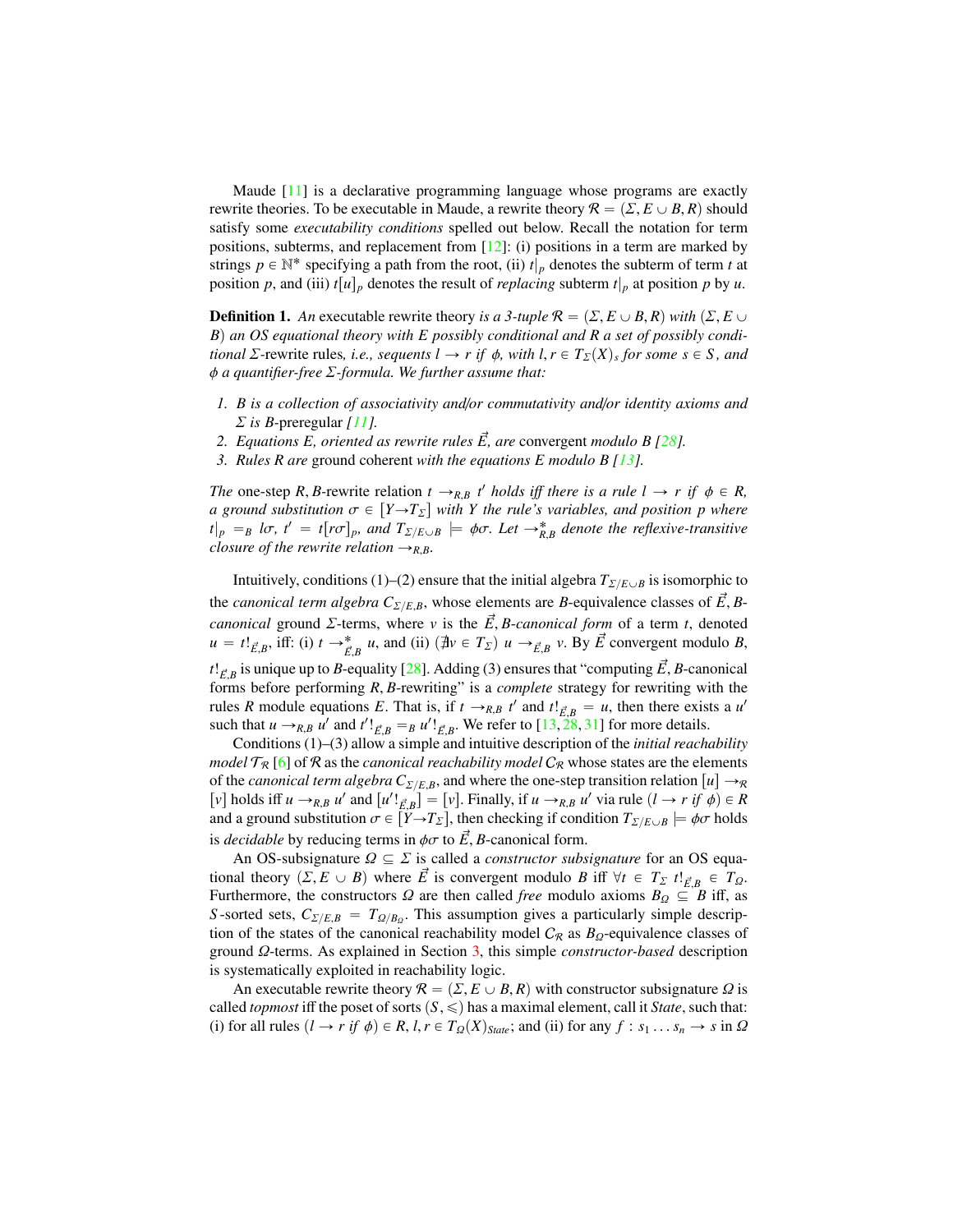with  $s \leq$  *State* we have  $s_i \nleq$  *State*,  $1 \leq i \leq n$ . This ensures that if  $[u] \in C_R = T_{\Omega/B_Q}$ , and  $[u] \in C$ , then all requires  $u \to v'$  hence the ten position  $\in$  This tenment and  $[u] \in C_{R,State}$ , then all rewrites  $u \rightarrow_{R,B} u'$  happen at the top position  $\epsilon$ . This topmost requirement is easy to achieve in practice. In particular, it can *always* be achieved for requirement is easy to achieve in practice. In particular, it can *always* be achieved for *object-based rewrite theories*, which we explain next.

Object-Based Rewrite Theories. Most distributed systems, including the IBOS browser, can be naturally modeled by *object-based rewrite theories*. We give here a brief introduction and refer to [\[11,](#page-15-0) [29\]](#page-16-10) for more details. The *distributed state* of an objectbased system, called a *configuration*, is modeled as a *multiset* or "soup" of objects and messages built up by an *associative-commutative* binary multiset union operator (with juxtaposition syntax)  $\Box$  *Conf Conf*  $\rightarrow$  *Conf* with identity *null*. The sort *Conf* has two subsorts: a sort *Object* of *objects* and a sort *Msg* of *messages* "traveling" in the configuration from a sender object to a receiver object. The syntax for messages is userdefinable, but it is convenient to adopt a conventional syntax for objects as record-like structures of the form:  $\langle o | a_1(v_1), \ldots, a_n(v_n) \rangle$ , where *o* is the object's name or *object identifier*, belonging to a subsort of a general sort *Oid*, and  $a_1(v_1), \ldots, a_n(v_n)$  is a *set* of object *atributes* of sort *Att* built with an associative-commutative union operator , : *Atts Atts* <sup>Ñ</sup> *Atts*, with *null* as identity element and with *Att* <sup>ă</sup> *Atts*. Each *<sup>a</sup><sup>i</sup>* is a constructor operator  $a_i : s_i \to Att$  so that the *data value v<sub>i</sub>* has sort  $s_i$ . Objects can be classified in *object classes*, so that a class *C* has an associated subsort *C*.*Oid*  $\lt$  *Oid* for its object identifiers and associated attribute constructors  $a_i : s_i \to Att$ ,  $1 \leq i \leq n$ . Usually, a configuration may have many objects of the same class, each with a different object identifier; but some classes (e.g., the *Kernel* class in IBOS) are *singleton classes*, so that only one object of that class, with a fixed name, will apear in a configuration. Another example in the IBOS specification is the singleton class *Display*. The single display object represents the rendering of the web page shown to the user and has the form:  $\langle$  *display* | *displayContent*(*D*), *activeTab*(*WA*) >, where the *activeTab* attribute constructor contains a reference to the web process that the user has selected (each tab corresponds to a different web process) and the *displayContent* constructor encapsulates the web page content currently shown on the display. Not all configurations of objects and messages are sensible. A configuration is *well-formed* iff it satisfies the following two requirements: (i) *unique object identifiers*: each object has a unique name different from all other object names; and (ii) *uniqueness of object attributes*: within an object, each object attribute *appears only once*; for example, an object like  $d$  *display*  $\Box$  *displayContent*(*D*), *activeTab*(*WA*), *activeTab*(*WA*<sup> $\Diamond$ </sup>)  $>$  is nonsensical.

The *rewrite rules R* of an object-based rewrite theory  $\mathcal{R} = (\Sigma, E \cup B, R)$  have the general form  $l \rightarrow r$  *if*  $\phi$ , where *l* and *r* are terms of sort *Conf*. Intuitively, *l* is a pattern describing a *local fragment* of the overall configuration, so that a substitution instance  $l\sigma$  describing a concrete such fragment (e.g., two objects, or an object and a message) can be rewritten to a new subfragment  $r\sigma$ , provided the rule's condition φσ holds (see Section [4.1](#page-8-1) for an example rule). Classes can be structured in *multiple inheritance hierarchies*, where a subclass  $C'$  of class  $C$ , denoted  $C' < C$ , may have additional attributes and has a subsort  $C'.Old < C.Old$  for its object identifiers. By using extra variables  $Atres$ , of sort  $Atres$  for "any extra attributes" that may appear in a using extra variables *Attrs<sup>j</sup>* of sort *Atts* for "any extra attributes" that may appear in a subclass of any object  $o_j$  in the left-hand side patterns *l* of a rule, rewrite rules can be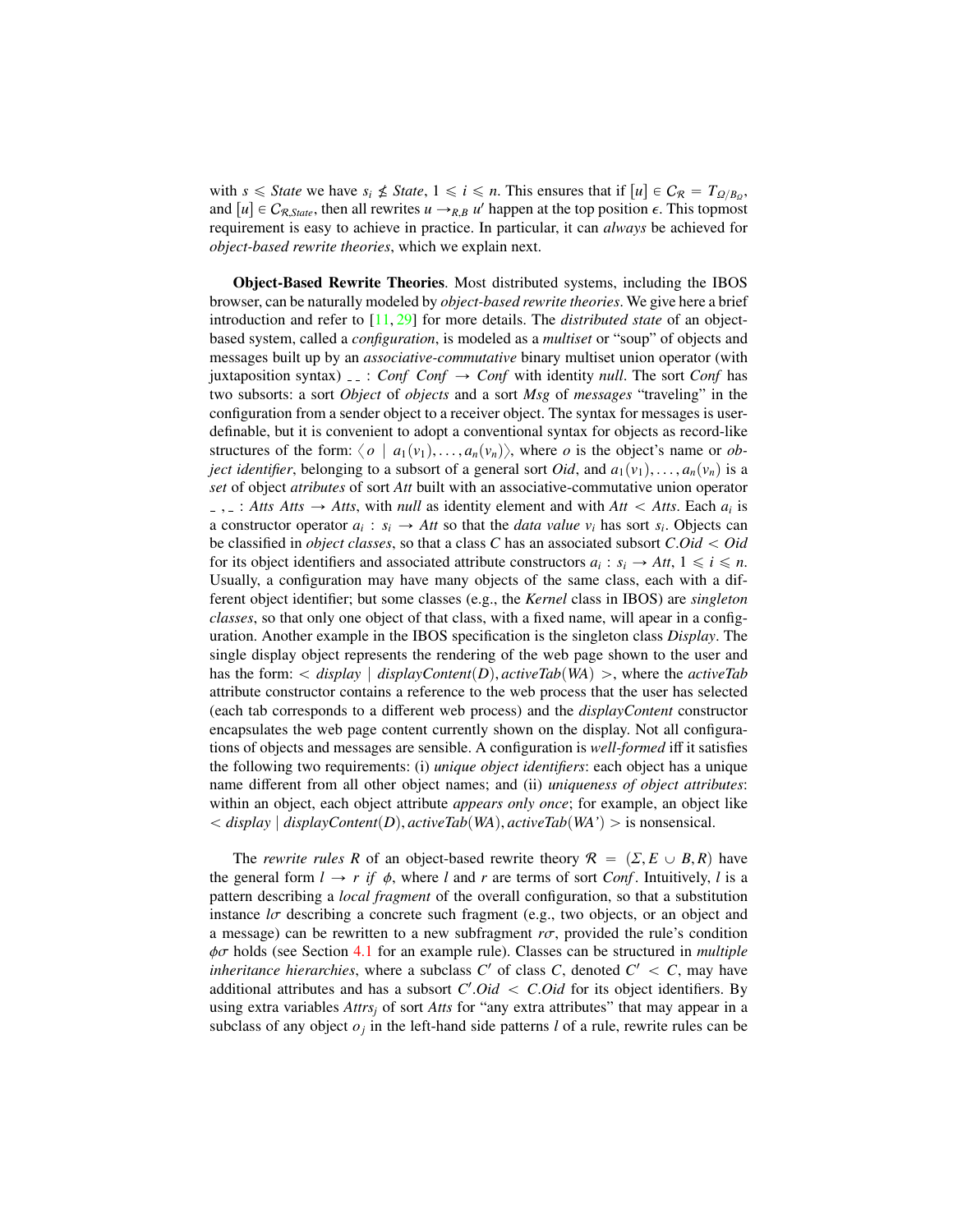*automatically inherited by subclasses* [ $29$ ]. Furthermore, a subclass  $C' < C$  may have *extra rules*, which may modify both its superclass attributes and its additional attributes.

An object-based rewrite theory  $R = (\Sigma, E \cup B, R)$  *can easily be made topmost* as follows: (i) we add a fresh now sort *State* and an "encapsulation operator," say,  $\{\cdot\}$ : *Conf*  $\rightarrow$  *State*, and (ii) we trasform each rule  $l \rightarrow r$  if  $\phi$  into the rule  $\{l \ C\}$   $\rightarrow$  $\{r \in C\}$  *if*  $\phi$ , where C is a fresh variable of sort *Conf* modeling "the rest of the configuration," which could be empty by the identity axiom for *null*.

### <span id="page-5-0"></span>3 Constructor-Based Reachability Logic

Constructor-based reachability logic [\[44,](#page-17-3) [45\]](#page-17-4) is a partial correctness logic generalizing Hoare logic in the following sense. In Hoare logic we have state predicates *<sup>A</sup>*, *<sup>B</sup>*,*C*, . . . and formulas are Hoare triples  $\{A\}$   $p$   $\{B\}$  where *A* is the *precondition*, *B* is the *postcondition*, and *p* is the *program* we are reasoning about. Since a Maude program is a rewrite theory R, a Hoare triple in Maude has the form  $\{A\} \mathcal{R} \{B\}$ , with the expected *partial correctness semantics*. But we can be more general and consider *reachability logic formulas* of the form:  $A \rightarrow^{\circledast} B$ , with *A* the *precondition* (as in Hoare logic) but with *B* what we call the formula's *midcondition*. That is, *B* need not hold *at the end* of a terminating computation, as in Hoare logic, but just *somewhere in the middle* of such a computation. A topmost rewrite theory R *satisfies*  $A \rightarrow \mathscr{B} B$ , written  $\mathcal{R} \models A \rightarrow \mathscr{B} B$ , iff along any terminating computation from an initial state  $\lbrack u \rbrack$  satisfying *A* there is some intermediate state satisfying *B*. More precisely:

**Definition 2.** Let  $\mathcal{R} = (\Sigma, E \cup B, R)$  be topmost with top sort State and with free con*structors* <sup>Ω</sup> *modulo B*Ω*, and let A and B be state predicates for states of sort State, so that*  $\llbracket A \rrbracket$  *and*  $\llbracket B \rrbracket$  *denote the respective subsets of*  $T_{\Omega/B_0, State}$  *defined by A and B. Furthermore, let T be a state predicate of terminating states so that*  $\llbracket T \rrbracket \subseteq Term_R$ , *where Term*<sub> $\mathcal{R}$  = {[u]  $\in T_{\Omega/B_Q, State}$  | ( $\sharp$ [v]) [u]  $\rightarrow_{\mathcal{R}}$  [v]}. Then, a reachability for-</sub> *mula*  $A \rightarrow \mathcal{B}$  *B* holds for the canonical reachability model  $C_R$  of R relative to T in *the* all paths satisfaction relation, denoted  $\mathcal{R} \models_T^{\forall} A \rightarrow^{\circ} B$ , iff for every sequence  $[u_0] \rightarrow_R [u_1] \dots [u_{n-1}] \rightarrow_R [u_n]$  with  $[u_0] \in [A]$  and  $[u_n] \in [T]$  there exists k,  $0 \leq k \leq n$  such that  $[u_k] \in [B]$ .

*When*  $[[T]] = Term_R$ *, we abbreviate the relation*  $\models_T^{\forall}$  *to just*  $\models$ .

We can define the satisfaction of a Hoare triple  $\{A\} \mathcal{R} \{B\}$  as syntactic sugar for the satisfaction relation  $\mathcal{R} \models A \rightarrow^{\circledast} (B \land \text{Term}_\mathcal{R})$ . As explained in [\[45\]](#page-17-4), the case of a Hoare logic for an *imperative* programming language  $\mathcal{L}$  is obtained as syntactic sugar for a special class of reachability logic formulas for a rewrite theory  $\mathcal{R}_L$  giving a rewriting logic semantics to the programming language  $\mathcal{L}$ .

But in what sense is such a reachability logic *constructor-based*? In the precise sense that the state predicates *<sup>A</sup>*, *<sup>B</sup>*,*C*, . . . used in the logic are *constrained constructor pattern predicates* that exploit for symbolic purposes the extreme simplicity of the constructor theory  $(\Omega, B_{\Omega})$ , which is much simpler than the equational theory  $(\Sigma, E \cup B)$ .

**Definition 3.** Let  $(\Sigma, E \cup B)$  be convergent modulo B and sufficiently complete with *respect to*  $(\Omega, B_{\Omega})$ , *i.e.*,  $C_{\Sigma/E,B} = T_{\Omega/B_{\Omega}}$ . A constrained constructor pattern *is an expres-*<br> *sion*  $(u \mid \phi)$  such that  $(u \mid \phi) \in T_{\Omega}(X) \times OEForm(\Sigma)$ . The set of constrained constructor *sion*  $(u | \phi)$  *such that*  $(u, \phi) \in T_{\Omega}(X) \times QFForm(\Sigma)$ *. The set of* constrained constructor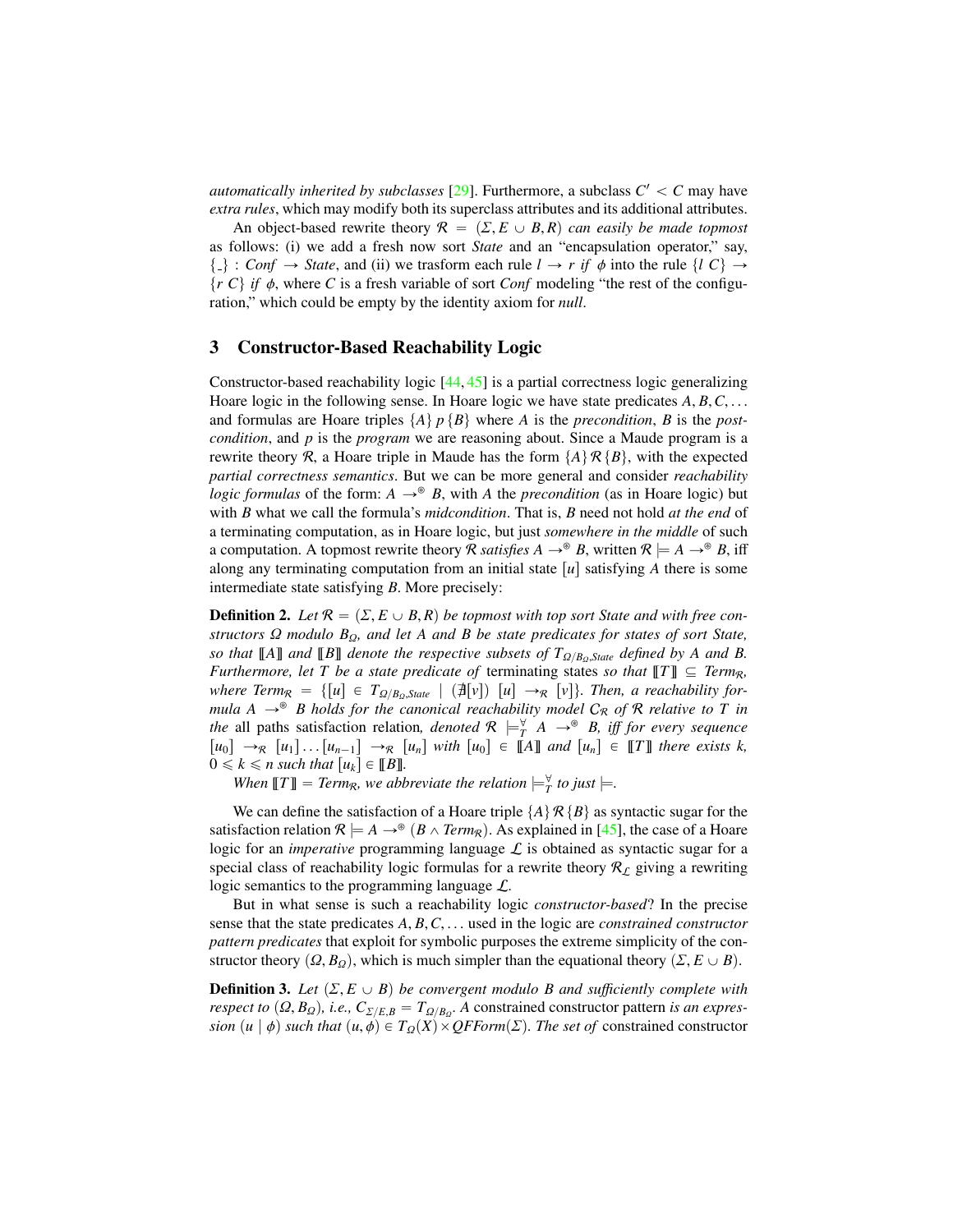pattern predicates *PatPred* $(\Omega, \Sigma)$  *is defined inductively over*  $T_{\Omega}(X) \times QFForm(\Sigma)$  *by adding*  $\perp$  *and closing under* ( $\vee$ ) *and* ( $\wedge$ ). We let capital letters A, B, . . . , P, Q, . . . range *over PatPred* $(\Omega, \Sigma)$ *. The semantics of A*  $\in$  *PatPred* $(\Omega, \Sigma)$  *is the subset*  $\llbracket A \rrbracket \subseteq C_{\Sigma/E,B}$ *such that:*

*(i)*  $\llbracket \perp \rrbracket = \emptyset$ , *(ii)*  $[\![u \mid \varphi]\!] = \{ [(u\rho)!]_{B_{\Omega}} \in C_{\Sigma/E,B} \mid \rho \in [X \to T_{\Omega}] \land C_{\Sigma/E,B} \models \varphi \rho \},\$ *(iii)*  $[ A \vee B ] = [A ] \cup [B ]$ *, and*  $(iv)$   $[A \wedge B] = [A] \cap [B].$ 

*For any sort s, let PatPred* $(\Omega, \Sigma)$ <sub>*s*</sub>  $\subseteq$  *PatPred* $(\Omega, \Sigma)$  *where A*  $\in$  *PatPred* $(\Omega, \Sigma)$ <sub>*s*</sub> *iff each subpattern*  $(\mu \mid \phi)$  of A has  $\mu \in T_{\alpha}(X)$  A  $\in$  *PatPred* $(\Omega, \Sigma)$  *is pormal if it has no*  $subpattern (u | \phi)$  *of A has u*  $\in T_{\Omega}(X)$ *s.*  $A \in PartPred(\Omega, \Sigma)$  *is normal if it has no*<br>*subpattern of the form P*  $\wedge$  *O If B* $\wedge$  *has a finitary unification algorithm normalization subpattern of the form P*  $\land$  *Q. If B*<sub> $\Omega$ </sub> *has a finitary unification algorithm, normalization is effectively computable by (disjoint)*  $B_{\Omega}$  *unification [\[44,](#page-17-3) [45\]](#page-17-4).* 

We can now fully specify our constructor-based reachability logic: it is a reachability logic for topmost rewrite theories  $\mathcal{R} = (\Sigma, E \cup B, R)$  with top sort *State* and with free constructors  $\Omega$  modulo  $B_{\Omega}$  whose set of state predicate formulas is  $PatPred(\Omega, \Sigma)_{State}$ .

Reachability Logic Proof Rules [\[44,](#page-17-3) [45\]](#page-17-4). We review our proof system for reachability logic that was proved sound with respect to the all-paths satisfaction relation in [\[44,](#page-17-3) [45\]](#page-17-4). The proof rules derive sequents of the form  $[\mathcal{A}, C] \vdash_T A \rightarrow^{\circledast} B$ , where A and C are finite sets of reachability formulas,  $T \subseteq \text{Term}_R$ , and reachability formula  $A \rightarrow^{\circledast} B$  is normalized. Formulas in  $\mathcal A$  are called *axioms*; those in C are called *circularities*. The proof system has three rules: STEP, Axiom, and Subsumption as well as derived rules Case, Split, and Substitution. See the brief overview in Table [1.](#page-6-0) The derived rules are explained in Appendix [A.](#page-17-8)

#### <span id="page-6-0"></span>Table 1: Overview of Proof Rules

*Assumptions:* 1.  $\mathcal{R} = (\Sigma, E \cup B, R)$  is suff. comp. w.r.t.  $(\Omega, B_{\Omega})$  with  $R = \{l_i \rightarrow r_i \text{ if } \phi_i\}_{i \in I}$ <br>2.  $P \rightarrow^{\circ} (\setminus l, v_i, |u_i|) \in \mathcal{A}$ 2.  $P \rightarrow^{\circledast} (\bigvee_j v_j \mid \psi_j) \in \mathcal{A}$ 

| Name              | Rule                                                                                                                                                                                                | Condition                                                                       |
|-------------------|-----------------------------------------------------------------------------------------------------------------------------------------------------------------------------------------------------|---------------------------------------------------------------------------------|
| Step <sup>*</sup> | $\frac{\bigwedge_{i\in I, \alpha\in Y(i)} [\mathcal{A}\cup C, \varnothing] \vdash_T (r_i \mid \varphi'\wedge\phi_i)\alpha \to^\circ B\alpha}{[\mathcal{A}, C] \vdash_T u \mid \varphi \to^\circ B}$ |                                                                                 |
|                   |                                                                                                                                                                                                     |                                                                                 |
| <b>AXIOM</b>      | $\bigwedge_i [\mathcal{A}, C] \vdash_T (v_j \alpha \mid \varphi \wedge \psi_j \alpha) \rightarrow^{\circledast} B$<br>$[\mathcal{A}, C] \vdash_T (u   \varphi) \rightarrow \mathcal{B}$             | $\llbracket u \vert \varphi \rrbracket \subseteq \llbracket P\alpha \rrbracket$ |
| SUB.              | $[\mathcal{A}, C] \vdash_T A \rightarrow^{\circledast} B$                                                                                                                                           | $\llbracket A \rrbracket \subseteq \llbracket B \rrbracket$                     |
|                   | $\psi^* \varphi' = \varphi \wedge \bigwedge \{\neg \psi \beta \mid (w \psi) \in B \wedge \exists \beta \ w \beta = u \}, Y(i) = Unif_{B_0}(u, l_i)$                                                 |                                                                                 |

This inference system has been mechanized using the Maude rewriting engine [\[44,](#page-17-3) [45\]](#page-17-4). Let us say a few words about its *automation*. The Step rule can be automated by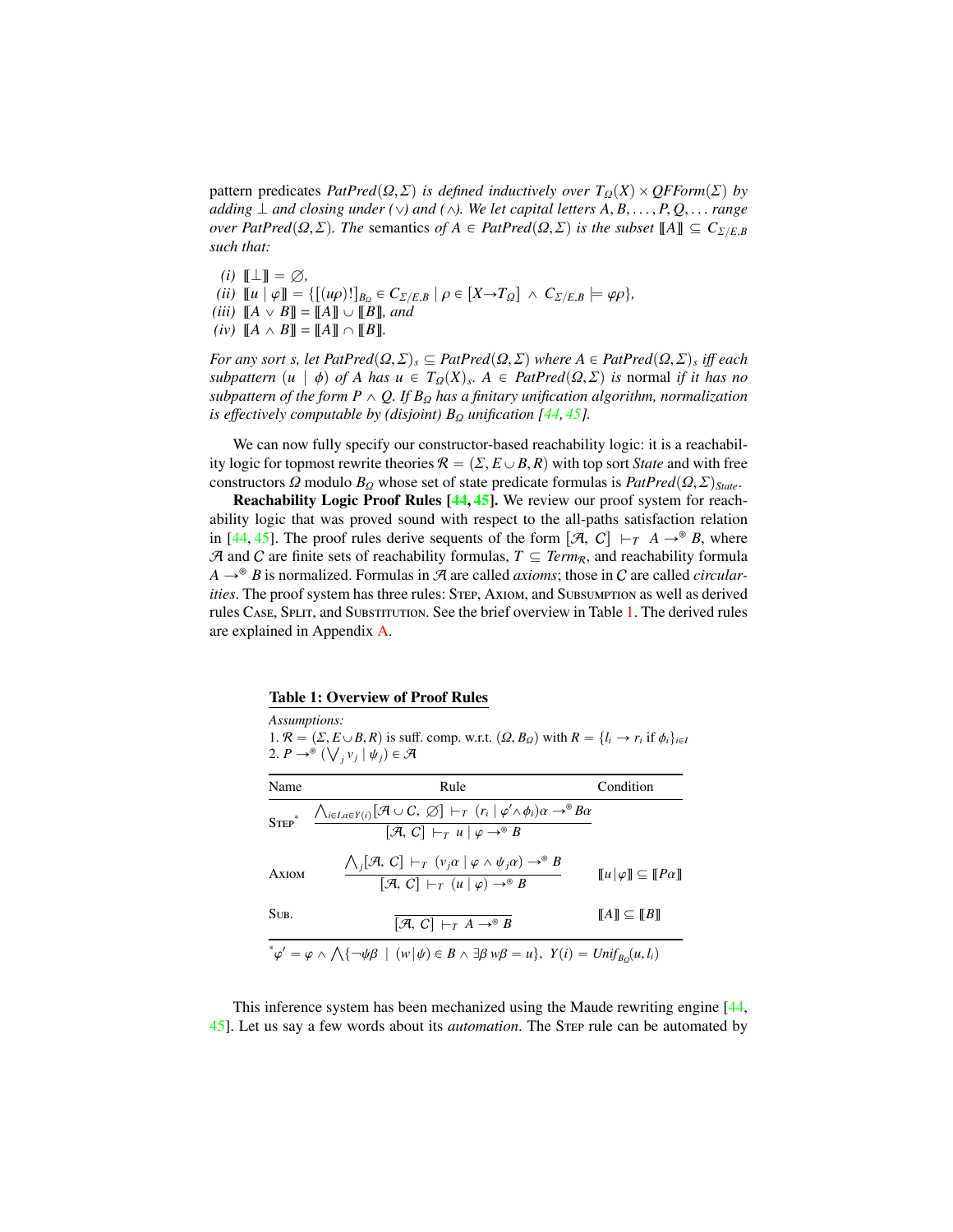*narrowing*, i.e., symbolic rewriting where the lefthand side of a rewrite rule  $l \rightarrow r$  if  $\phi$ , instead of being *matched* by a term *<sup>t</sup>* to be rewritten, only *<sup>B</sup>*Ω-*unifies* with it. Assuming *<sup>B</sup>*Ω has a finitary unification algorithm, the narrowing relation lifted to constrained constructor patterns is *decidable*. The Axiom and Subsumption rules require automating a constrained constructor pattern subsumption check of the form  $\llbracket u \mid \varphi \rrbracket \subseteq \llbracket v \mid \phi \rrbracket$ ; this can be shown to hold by  $B_{\Omega}$ -matching  $v\alpha =_{B_{\Omega}} u$  and checking whether  $T_{\Sigma/E \cup B} \models \varphi \Rightarrow$ <br>do Since *B*<sub>0</sub>-matching is decidable, the only undecidable check is the implication's  $\phi \alpha$ . Since  $B_{\Omega}$ -matching is decidable, the only undecidable check is the implication's validity. Our tool employs multiple heuristics to check whether  $T_{\Sigma/E\cup B} \models \varphi \Rightarrow \phi\alpha$ . Given a goal  $G = [\mathcal{A}, C] \vdash_T A \rightarrow^{\circledast} B$ , there are two final operations needed: (i) checking whether the proof failed, i.e., whether  $\llbracket A \rrbracket \cap \llbracket T \rrbracket \neq \emptyset$  but not  $\llbracket A \rrbracket \subseteq \llbracket B \rrbracket$ , (ii) as an optimization, discarding a goal *G* where *A*'s constraint is unsatisfiable. These two checks are also undecidable in general, so we rely on best-effort heuristics. Interestingly, thanks to their use of the symbolic techniques for variant unification and satisfiability [\[14,](#page-15-2) [34,](#page-16-4) [43\]](#page-17-2), and for order-sorted congruence closure module axioms [\[32\]](#page-16-3) mentioned in the Introduction, these heuristics were sufficient to complete all reachability logic proofs of the IBOS properties without relying on an external prover.

**Proving Inductive Invariants [\[33,](#page-16-11) [45\]](#page-17-4).** For a transition system  $Q = (Q, \rightarrow_Q)$  and a subset  $Q_0 \subseteq Q$  of *initial states*, a subset  $I \subseteq Q$  is called an *invariant* for  $Q$  from  $Q_0$ iff for each  $a \in Q_0$  and  $b \in Q$ ,  $a \rightarrow_Q^* b$  implies  $b \in I$ , where  $\rightarrow_Q^*$  denotes the reflexivetransitive closure of  $\rightarrow_Q$ . A subset  $A \subseteq Q$  is called *stable* in Q iff for each  $a \in A$  and  $b \in Q$ ,  $a \rightarrow_Q b$  implies  $b \in A$ . An invariant *I* for *Q* from  $Q_0$  is called *inductive* iff *I* is stable. We instantiate this generic framework to prove invariants over a topmost rewrite theory  $\mathcal{R} = (\Sigma, E \cup B, R)$  with  $(\Sigma, B, \vec{E})$  convergent and sufficiently complete with respect to  $(Q, B<sub>Q</sub>)$  and consider the transition system induced by R over sort *State*, i.e.,  $(C_{\Sigma/E\cup B,State}, \rightarrow_R)$ .

To prove an invariant *I* from  $Q_0$  over  $R$ , we use a simple theory transformation mapping topmost theory R to a theory  $\mathcal{R}_{stop}$  having a fresh operator  $\lceil \cdot \rceil$  and a rule *stop*:  $c(\vec{x}) \rightarrow [c(\vec{x})]$  for each constructor *c* of sort *State*. Then, by Corollary 1 in [\[44\]](#page-17-3), to prove *I* is an invariant from  $Q_0$  over R we prove  $Q_0 \subseteq I$  and that the reachability formula *I*σ  $\rightarrow$  <sup>®</sup> [*I*] holds over *R*, where: (i) *I*σ is a renaming of *I* with *vars*(*I*)  $\cap$  *vars*(*I*σ) =  $\emptyset$ <br>and (ii) if *I* = (*u* | ω) then  $[I] = ([\nu] \mid \omega)$  If *I* is inductive and  $I = u \mid \omega$  the proof of and (ii) if  $I = (u | \varphi)$  then  $[I] = ([u] | \varphi)$ . If *I* is inductive and  $I = u | \varphi$ , the proof of  $I\sigma \rightarrow^{\circledast} [I]$  proceeds as follows:

- 1. The initial sequent is  $[\emptyset, I\sigma \rightarrow^{\circ} [I]] \vdash_{[]} I\sigma \rightarrow^{\circ} [I].$ <br>2. Apply the Strp rule: based on which rule  $\chi : I \rightarrow r$  if
- 2. Apply the Step rule; based on which rule  $\zeta : l \to r$  if  $\phi$  was used, obtain:
	- (a) if  $\zeta$  is *stop*,  $[I\sigma \rightarrow^{\circ}(I], \varnothing] \vdash_{[]} [I\sigma] \rightarrow^{\circ}(I];$ <br>(b) otherwise  $\Lambda$   $[I\sigma \rightarrow^{\circ}(I], \varnothing] \vdash_{=I} (I\sigma \rightarrow^{\circ}(I), \varnothing]$
	- (a) if  $\zeta$  is *stop*, [*I* (b) otherwise,  $\bigwedge$  $\alpha \in \text{Unif}_{R_2}(u,l) \left[ I\sigma \rightarrow^{\circledast} [I], \varnothing \right] \vdash \iint_{\Omega} (r \mid \varphi \wedge \phi) \alpha \rightarrow^{\circledast} [I].$
- 3. For case (2a), apply Subsumption. For case (2b), apply zero or more derived rules to obtain sequents of the form:  $[I\sigma \rightarrow^{\circ} [I], \varnothing] \vdash_{[]} A \rightarrow^{\circ} [I].$ <br>Since *I* is assumed inductive we have  $[IA \parallel \sigma][I\tau]$ . Thus, an
- 4. Since *I* is assumed inductive, we have  $\llbracket A \rrbracket \subseteq \llbracket I\sigma \rrbracket$ . Thus, apply Axiom to derive  $[I\sigma \rightarrow^{\circledast} [I], \varnothing] \vdash_{[]} [I] \rightarrow^{\circledast} [I].$ <br>Finally, apply Superpropries:
- 5. Finally, apply Subsumption.

Since all the IBOS security properties *are invariants*, all our proofs follow steps  $(1)$ – $(5)$  above.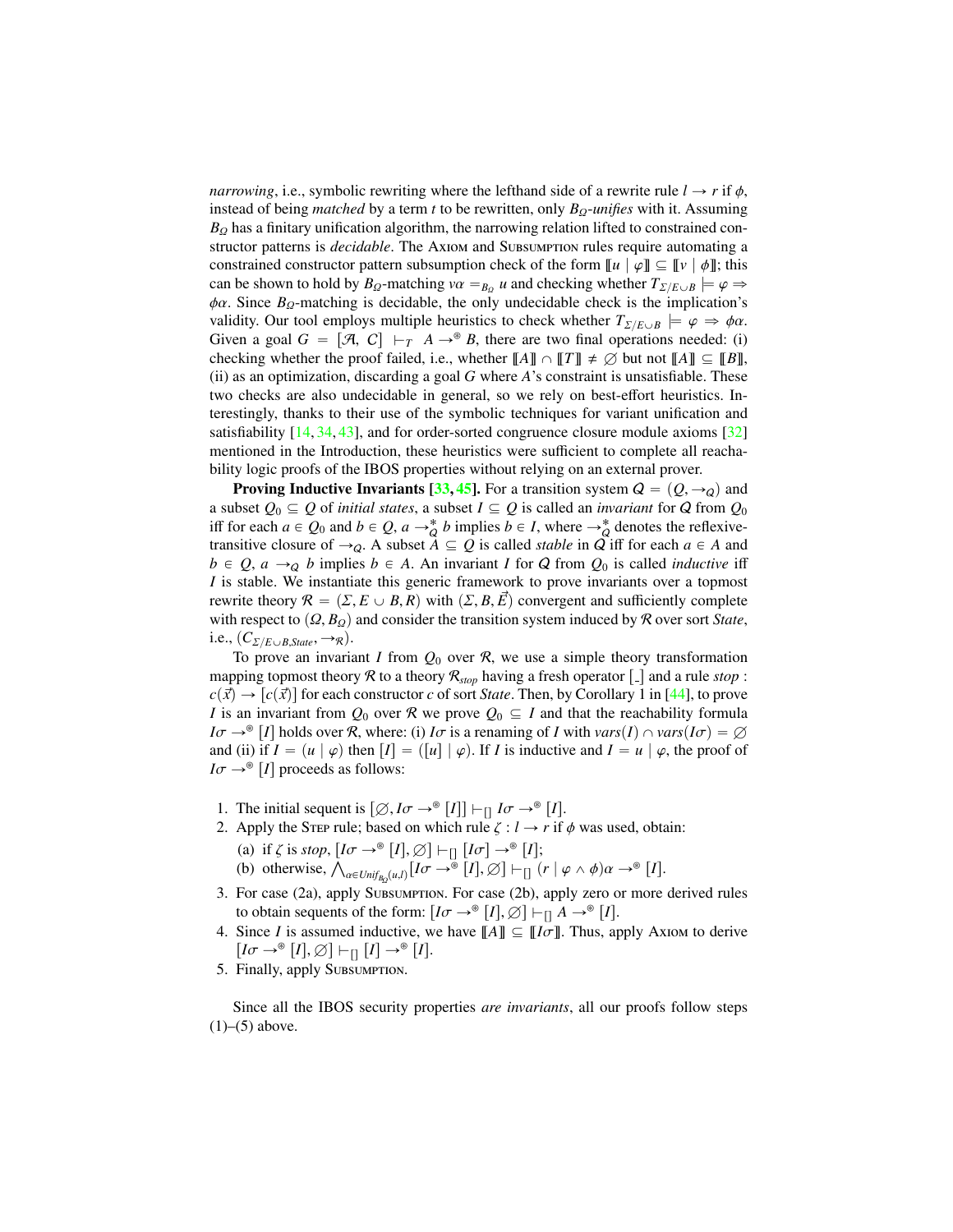## <span id="page-8-0"></span>4 IBOS and its Security Properties

One important security principle adopted by all modern browsers is the same-origin policy (SOP): it isolates web apps from different origins, where an origin is represented as a tuple of a protocol, a domain name, and a port number. For example, if a user loads a web page from origin (https,mybank.com,80) in one tab and in a separate tab loads a web page from origin (https,mybnk.com,80), i.e., a spoofed domain that omits the 'a' in 'mybank,' any code originating from the spoofed domain in the latter tab will not be able to interact with the former tab. SOP also ensures that asynchronous JavaScript and XML (AJAX) network requests from a web app are routed to its origin. Unfortunately, browser vendors often fail to correctly implement the SOP policy [\[9,](#page-15-7) [41\]](#page-16-12).

The Illinois Browser Operating System (IBOS) is an operating system and web browser that was designed and modeled in Maude with security and compatibility as primary goals [\[40,](#page-16-1) [49,](#page-17-0) [50\]](#page-17-1). Unlike commodity browsers, where security checks are implemented across millions of lines of code, in IBOS a small trusted computing base of only 42K code lines is established in the *kernel* through which all network interaction is filtered. What this means in practice is that, even if highly complex HTML rendering or JavaScript interpretation code is compromised, the browser *still* cannot violate SOP (and several other security properties besides). The threat model considered here allows for much of the browser code itself to be compromised while still upholding the security invariants we describe below.

In the following subsections we survey the IBOS browser and SOP, how the IBOS browser can be formally specified as a rewriting logic theory, and how the SOP and other IBOS security properties can be formally specified as invariants.

#### <span id="page-8-1"></span>4.1 IBOS System Specification

IBOS System Design. The Illinois Browser Operating System is an operating system and web browser designed to be highly secure as a browser while maintaining compatibility with modern web apps. It was built on top of the micro-kernel L4Ka::Pistachio [\[24,](#page-16-13) [25\]](#page-16-14), which embraces the principles of least privilege and privilege separation by separating operating subsystems into separate daemons that communicate through the kernel via checked inter-process communication (IPC). IBOS directly piggybacks on top of this micro-kernel design by implementing various browser abstractions, such as the browser chrome and network connections, as separate components that communicate using L4ka kernel message passing infrastructure. Figure [1](#page-9-0) gives an overview of the IBOS architecture; as an explanatory aid we highlight a few key objects:

- Kernel. The IBOS kernel is built on top of the L4Ka::Pistachio micro-kernel which, as noted previously, can check IPC messages against security policies.
- Network Process. A network process is responsible for managing a network connection (e.g., HTTP connections) to a specific origin. It understands how to encode and decode TCP datagrams and Ethernet frames and can send and receive frames from the network interface card (NIC).
- Web Application. A web application represents a specific instance of a web page loaded in a particular browser tab (e.g., when a link is clicked or a URL is entered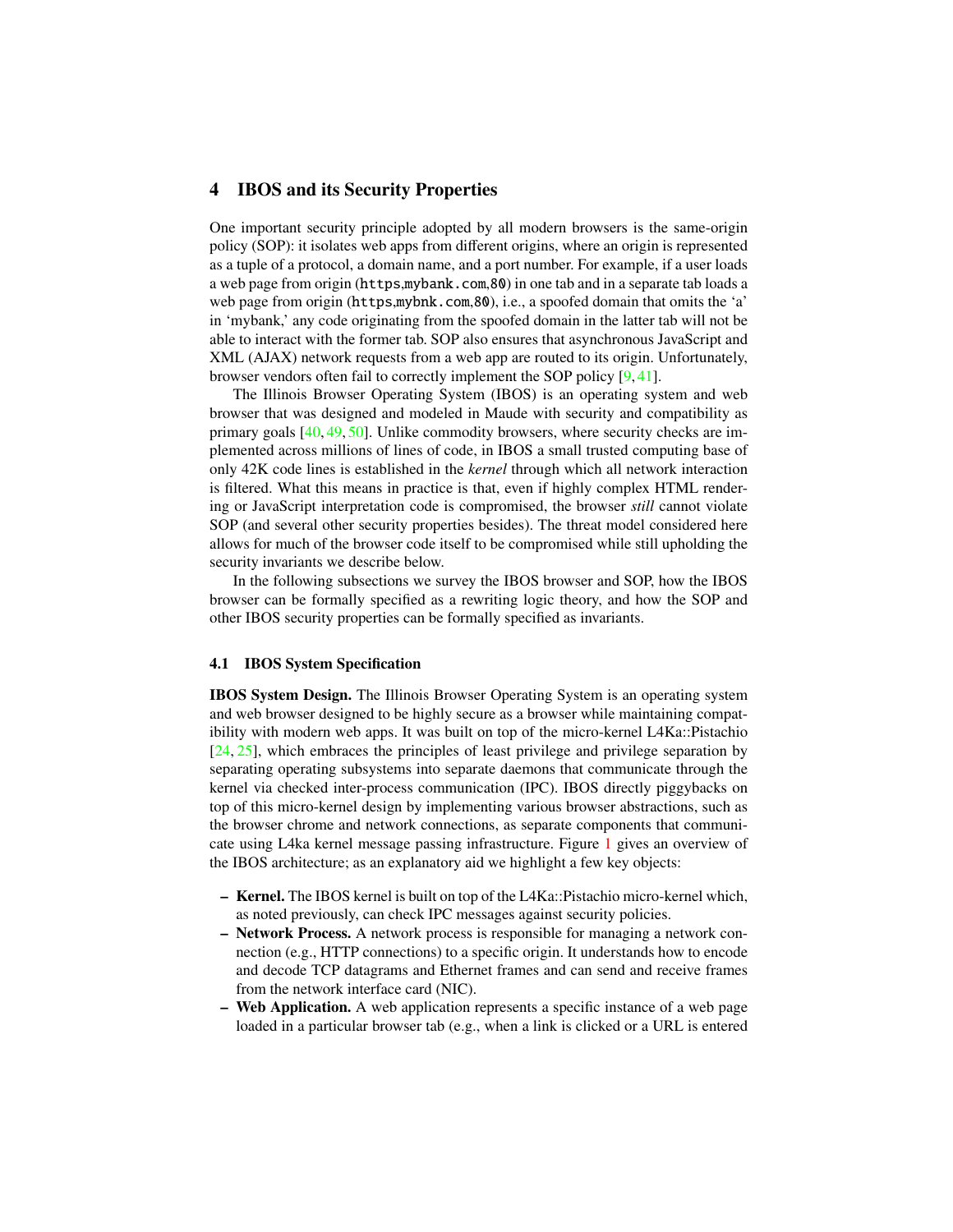<span id="page-9-0"></span>

Fig. 1: IBOS System Architecture [\[40\]](#page-16-1).

into the address bar). Web applications know how to render HTML documents. As per SOP, each web page is labeled by its origin.

- Browser UI. The browser user inferface (UI) minimally includes the address bar and the mouse pointer and extends to any input mechanism.
- Display. The display represents the rendered web app shown to the user; it is blank when no web app has loaded. For security, it cannot modify the UI.

IBOS System Specification in Maude. We present an overview of the IBOS formal executable specification as a Maude rewrite theory, which closely follows previous work  $[36, 39, 40]$  $[36, 39, 40]$  $[36, 39, 40]$  $[36, 39, 40]$  $[36, 39, 40]$ ; a more detailed explanation can be found in Appendix **B**. We model IBOS as an object-based rewrite theory (see Section [2\)](#page-2-0). We use *italics* to write Maude rewrite rules and *CamelCase* for variable or sort names. Some objects of interest include the singleton objects *kernel*, *ui*, and *display* (in classes *Kernel*, *UI*, and *Display*, respectively). We also have non-singleton classes *WebApp* and *NetProc* representing web apps and network processes in IBOS, respectively.

As an example, let us consider the specification of the *change-display* rewrite rule shown in Figure [2.](#page-9-1)

<span id="page-9-1"></span> $\{ \langle \text{display } p \mid \text{display } f(D), \text{activeTab}(WA), \text{Atts} \rangle \langle WA \mid \text{rendered}(D'), \text{Atts}' \rangle \text{ Conf } \}$  $\forall$  *kasplay* | *displayContent*(*D*<sup>*'*</sup>), *activeTab*(*WA*), *Atts* $\forall$ *WA* | *rendered*(*D*<sup>'</sup>), *Atts*<sup> $\land$ </sup> *Conf* } if  $D \neq D'$ Fig. 2: *change-display* rule

This rule involves the *display* object and the *WebApp* designated as the display's *activeTab*. In our model, the *rendered* attribute of a web app represents its current rendering of the HTML document located at its origin. When the web app is first created, its *rendered* attribute has the value *about-blank*, i.e., nothing has yet been rendered. Thus, this rule essentially states that, at any time, the displayed content can be replaced by currently rendered HTML document of the active tab, *only if* it is different from the currently displayed content.

Our IBOS browser specification contains 23 rewrite rules and is about 850 lines of Maude code; it is available at <https://github.com/sskeirik/ibos-case-study>.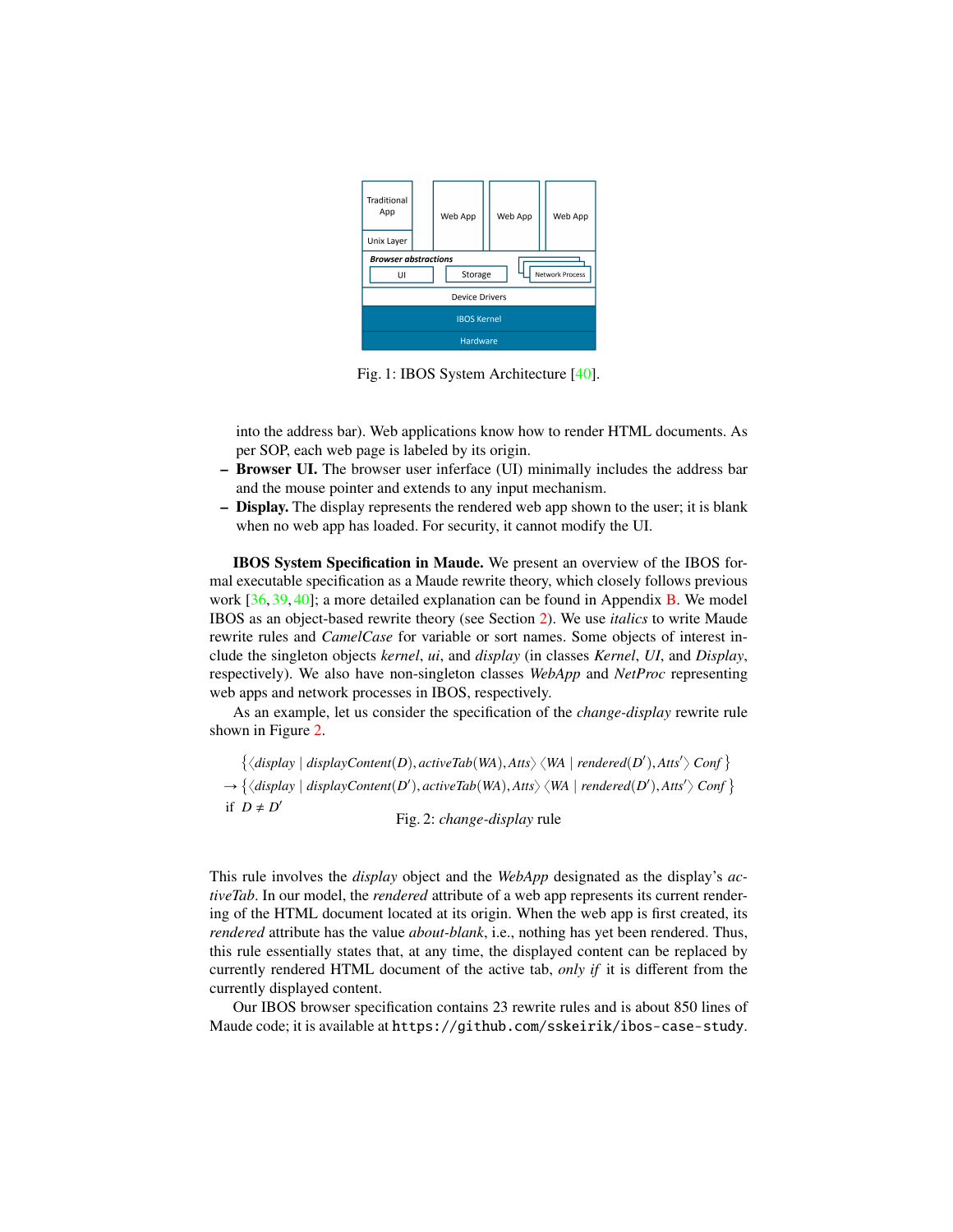#### <span id="page-10-0"></span>4.2 Specification of the IBOS Security Properties

We first describe at a high level the security properties that we will formally specify and verify. The key property that we verify is the *same-origin policy* (SOP), but we also specify and verify the *address bar correctness* (ABC) property. Our discussion follows that of  $[39, 40]$  $[39, 40]$  $[39, 40]$ , based on invariants  $P_1 - P_{11}$ :

- $P_1$  Network requests from web page instances must be handled by the proper network process.
- $P<sub>2</sub>$  Ethernet frames from the network interface card (NIC) must be routed to the proper network process.
- P<sup>3</sup> Ethernet frames from network processes to the NIC must have an IP address and TCP port that matches the origin of the network process.
- $P_4$  Data from network processes to web page instances must be from a valid origin.
- $P<sub>5</sub>$  Network processes for different web page instances must remain isolated.
- $P_6$  The browser chrome and web page content displays are isolated.
- $P_7$  Only the current tab can access the screen, mouse, and keyboard.
- P<sup>8</sup> All components can only perform their designated functions.
- P<sup>9</sup> The URL of the active tab is displayed to the user.
- $P_{10}$  The displayed web page content is from the URL shown in the address bar.
- P<sup>11</sup> All configurations are well-formed, i.e., non-duplication of *Oid*s and *Att*s.

We define same-origin policy as  $SOP = \bigwedge_{1 \le i \le 7} P_i$ ; address-bar correctness is specified as ABC =  $P_{10}$ . Note that  $P_9 \wedge P_{10} \Rightarrow P_7$ . Since  $P_5$ ,  $P_6$ , and  $P_8$  follow directly from the model design, it is sufficient to prove  $\bigwedge_{i \in I} P_i$  for  $I = \{1, 2, 3, 4, 9, 10\}$ . In-<br>primary *P<sub>1</sub>* is new to our current formalization but is implicitly used in prior work; it variant  $P_{11}$  is new to our current formalization, but is implicitly used in prior work; it forbids absurd configurations, e.g., having two *kernel*s or a *WebApp* that has two *URL*s (see Section [2\)](#page-2-0). Due to its fundamental relation to how object-based rewrite theories are defined, we need *P*<sup>11</sup> in the proof of *all* other invariants. As an example of how these invariant properties can be formalized in our model as constrained pattern predicates, we show how the address bar correctness invariant can be specified in our system below:

$$
{\langle \langle \text{kernel} \mid \text{addrBar}(U), \text{Atts} \rangle \over \langle \text{display} \mid \text{displayContent}(U'), \text{Atts'} \rangle \text{ Conf} } | U' \le U \quad (ABC)
$$

where  $U' \trianglelefteq U \Leftrightarrow_{def} (U' \neq about\text{-}blank \Rightarrow U = U')$ , i.e., the *display* is either blank *or* its contents' origin matches the address bar. Note that, for simplicity, in our model, we identify displayed content with its origin URL. As a second example, consider how to formalize invariant *P*<sub>9</sub>:

$$
\{\langle \text{kernel} \mid \text{addrBar}(U), \text{Atts} \rangle
$$
  
 
$$
\langle \text{display} \mid \text{activeTab}(WA), \text{Atts}' \rangle
$$
  
 
$$
\langle WA \mid \text{URL}(U''), \text{Atts}'' \rangle \text{ Conf } | \text{ } U \leq U'' \quad (P_9)
$$

i.e., the address bar must match the URL of the active tab, unless the address shown is *about-blank*, i.e., nothing is shown. Finally,  $P_{11}$  has a trivial encoding: {Conf} |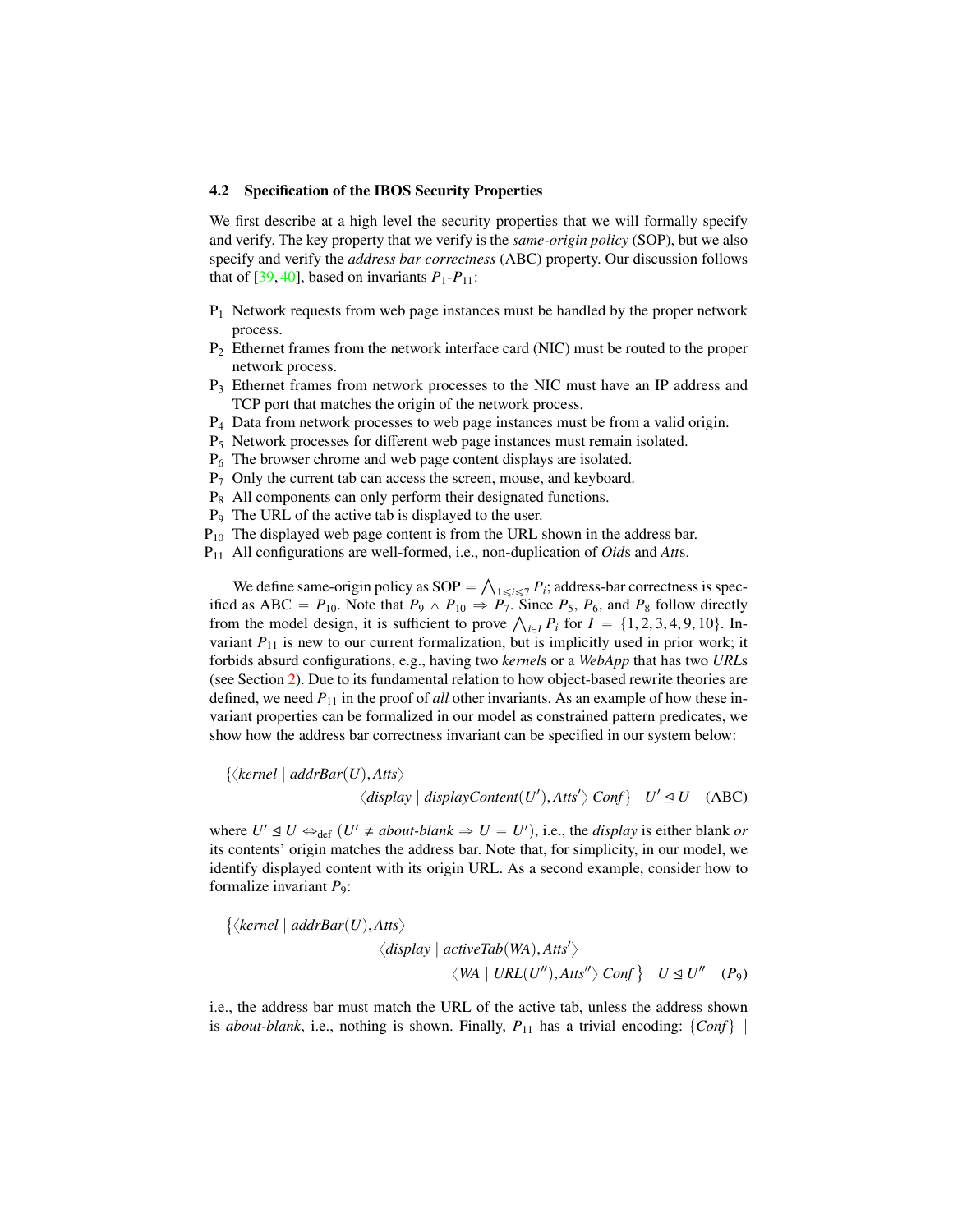$WF(Conf)$ , where  $WF: Conf \rightarrow Bool$  is the well-formedness predicate. Our specification has 200 lines of Maude code to specify the pattern predicates used in our invariants and another 900 lines of code specifying all of the auxiliary functions and predicates. As stated in the Introduction, we additionally must prove that: (a) the IBOS system specification extended by our security property specification is *suitable* for symbolic reachability analysis; and (b) our ABC and SOP invariants are at least as strong as the corresponding invariants in prior work  $[39, 40]$  $[39, 40]$  $[39, 40]$  ABC<sub>0</sub> and SOP<sub>0</sub>. Proof obligation (a) can be met by using techniques for proving *ground convergence* and *su*ffi*cient completeness* of conditional equational theories, while proof obligation (b) can be reduced to proving associated implications, e.g.,  $SOP \Rightarrow SOP_0$ . We have carried out full proofs of (a) and (b); due to space limitations, the full details are available at [\[42\]](#page-17-7).

# <span id="page-11-0"></span>5 Proof of IBOS Security Properties

In this section, due to space limitations, we give a high-level overview of our proof methodology for verifying the SOP and ABC properties for IBOS, and show a subproof used in deductively verifying ABC. Each proof script has roughly 200 lines of code and another 20 to specify the reachability logic sequent being proved.

Modular Proof Methodology. In this subsection we survey our modular proof methodology for proving invariants using reachability logic and comment on how we exploit modularity in three key ways, i.e., we show how we efficiently structured and carried out our proofs by decomposing them into composable, independent, and reusable pieces.

Most of the IBOS proof effort was spent strengthening an invariant *I* into an inductive invariant *Iind*, where *I* is either SOP or ABC. Typically, *Iind* is obtained by iteratively applying the proof strategy given in Section [2.](#page-2-0) In each round, assume candidate *I'* is inductive and attempt to complete the proof. If, after applying the STEP rule (and possibly some derived rules), an application of Axiom is impossible, examine the proof of failed pattern subsumption  $A \rVert \subseteq I'/\rVert$  in the side-condition of Axiom. If pattern formula C (possibly using new functions and predicates defined in theory ∆) can be found that might enable the subsumption proof to succeed, try again with candidate  $I' \wedge C$ . In parallel, our system specification R is enriched by extending the underlying *convergent* equational theory E to  $\mathcal{E} \cup \mathcal{A}$  to obtain the enriched rewrite theory  $\mathcal{R}_{\mathcal{A}}$ .

The first kind of modularity we exploit is *rule modularity*. Recall that any reachability logic proof begins with an application of the Step rule. Since Step must consider the result of symbolically rewriting the initial sequent with all possible rewrite rules, we can equivalently construct our proof on a "rule-by-rule" basis, i.e., if  $\mathcal{R} = (\Sigma, E \cup B, \{l_i \rightarrow$ *r*<sub>*j*</sub> if  $\phi_j$ }<sub>*j* $\in$ *J*), we can consider |*J*| separate reachability proofs using respective theories  $\mathcal{R} \cdot (-\sum_{i=1}^{\infty} F_i \cdot R_i / I_i \rightarrow r_i$  if  $\phi_i$ .) for  $i \in I$ . Thus, we can focus on strengthening invariant</sub>  $\mathcal{R}_j = (\Sigma, E \cup B, \{l_j \to r_j \text{ if } \phi_j\})$  for  $j \in J$ . Thus, we can focus on strengthening invariant  $I'$  for each rule  $j \in J$  separately *I*<sup> $\prime$ </sup> for each rule  $j \in J$  separately.

Another kind of modularity that we can exploit is *subclass modularity*. Because we are reasoning in an object-based rewrite theory, each rule mentions one or more objects in one or more classes, and describes how they evolve. Recall from Sect. [2](#page-2-0) that subclasses must contain all of the attributes of their superclass, but may define additional attributes and have additional rewrite rules which affect them. The upshot of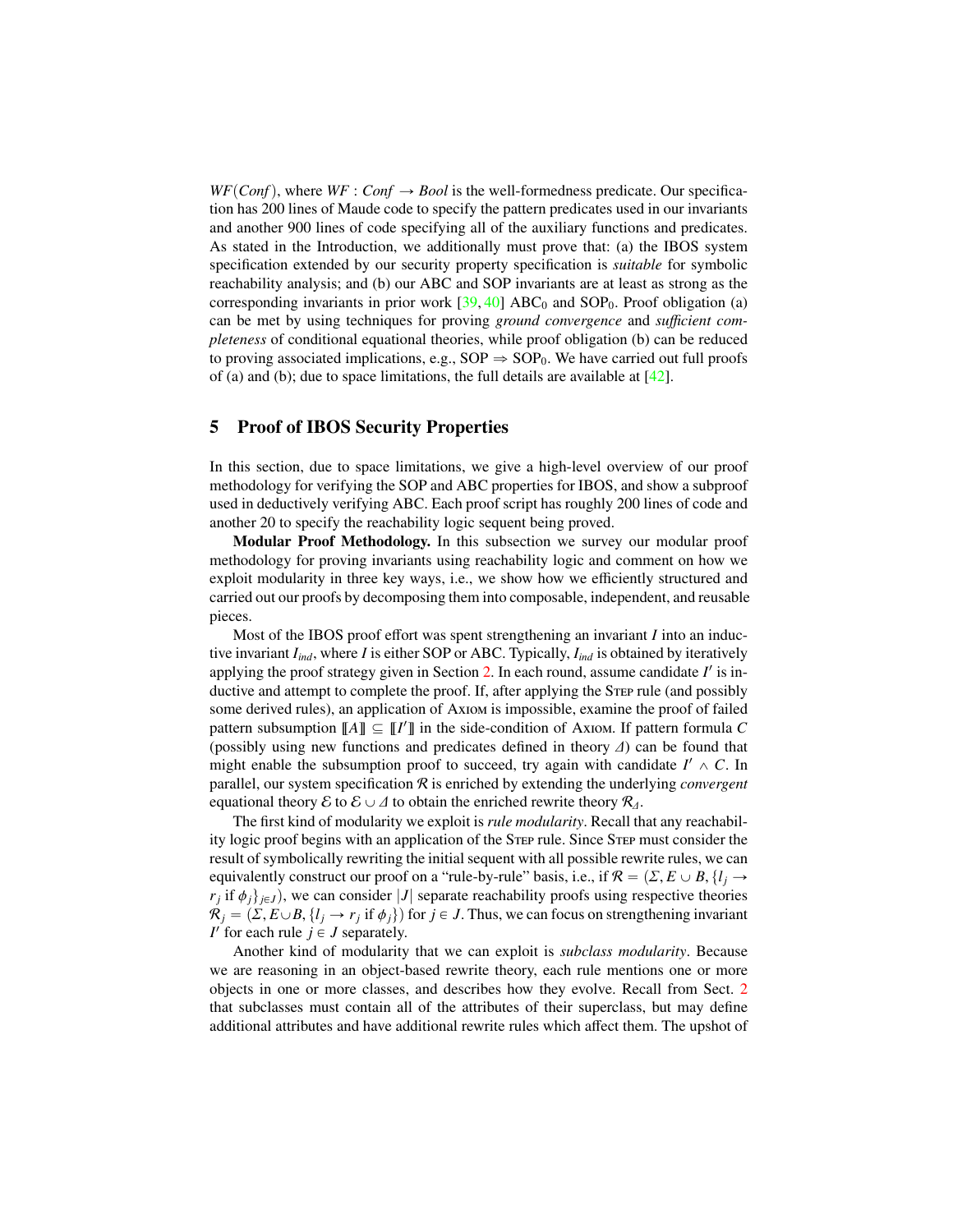all this is that if we *refine* our specification by instantiating objects in one class into some subclass, any invariants proved for the original rules immediately hold for the same rules in the refined specification. Because of rule modularity, we need only prove our invariants hold for the newly defined rules. Even among newly defined rules, all *noninterfering* rules trivially satisfy any already proved invariants, where non-interfering rules do not directly or indirectly influence the state of previously defined attributes.

Lastly, we exploit what we call *structural modularity*. Since our logic is constructorbased and we assume that  $B_{\Omega}$ -matching is decidable, by pattern matching we can easily specify a set *S* of sequents to which we can apply the *same* combination of derived proof rules. This is based on the intuition that syntactically similar goals typically can be proved in a similar way. More concretely, given a set of reachability formulas *S* and pattern  $p \in T_{\Omega}(X)$ , we can define the subset of formulas  $S_p = \{(u \mid \varphi) \rightarrow^{\circledast} B \in$  $S \mid \exists \alpha \in [X \rightarrow T_{\Omega}(X)]$   $p\alpha =_{B_{\Omega}} u$ . Although the simplified example below does not illustrate structural modularity, we have heavily exploited this principle in our formal illustrate structural modularity, we have heavily exploited this principle in our formal verification of IBOS.

Address Bar Correctness Proof Example. Here we show a snippet of the ABC invariant verification, namely, we prove that the invariant holds for the *change-display* rule by exploiting rule modularity as noted above. As mentioned in our description of invariant  $P_{11}$ , well-formedness is required for all invariants. Therefore, we begin with ABC  $\land$  *P*<sub>11</sub> as our candidate inductive invariant, which, as mentioned in Sect. [2,](#page-2-0) normalizes by disjoint *B*<sub>Ω</sub>-unification to the invariant:

 $\langle \textit{kernel} \mid \textit{addrBar}(U), \textit{Atts} \rangle$  $\langle \text{display} \rangle$   $\langle \text{display} \rangle$  *displayContent*(*U'*), *Atts<sup>1</sup>*  $\rangle$  *Conf*  $\rbrace$  | *U'*  $\leq U \wedge WF(\ldots)$ 

where for brevity ... expands to the entire term of sort *Conf* wrapped inside operator t u, i.e., the entire configuration is *well-formed*. Recall the definition of the *changedisplay* rule in Section [4.1.](#page-8-1) We can see that our invariant only mentions the *kernel* and *display* processes, whereas in rule *change-display* the value of *displayContent* depends on the *rendered* attribute of a *WebApp*, i.e., the one selected as the *activeTab*. Clearly, our invariant seems too weak. How can we strengthen it? The reader may recall *P*9, which states "the URL of the active tab is displayed to the user." Thus, by further disjoint *B*<sub> $Q$ </sub>-unification, the strengthened invariant ABC  $\land$  *P*<sub>11</sub>  $\land$  *P*<sub>9</sub> normalizes to:

$$
\{\langle \text{kernel} \mid \text{addrBar}(U), \text{Atts} \rangle \langle \text{display} \mid \text{displayContent}(U'), \text{activeTab}(WA), \text{Atts'} \rangle \\\langle WA \mid \text{URL}(U''), \text{Atts''} \rangle \text{Conf} \} \mid U' \leq U \land U \leq U'' \land \text{WF}(\ldots)
$$

This new invariant is closer to what we need, since the pattern now mentions the particular web app we want. Unfortunately, since our invariant still knows nothing about the *rendered* attribute, at least one further strengthening is needed.

At this point, we can enrich our theory with a new predicate stating that the *rendered* and *URL* attributes of any *WebApp* always agree<sup>[3](#page-12-0)</sup>. Let us declare it as  $R: Conf \rightarrow Bool$ . We can define it inductively over configurations by:

<span id="page-12-0"></span><sup>&</sup>lt;sup>3</sup> Note that, in a very real sense, this requirement is at the heart of the SOP, since it means that any *WebApp* has indeed obtained content from its claimed origin.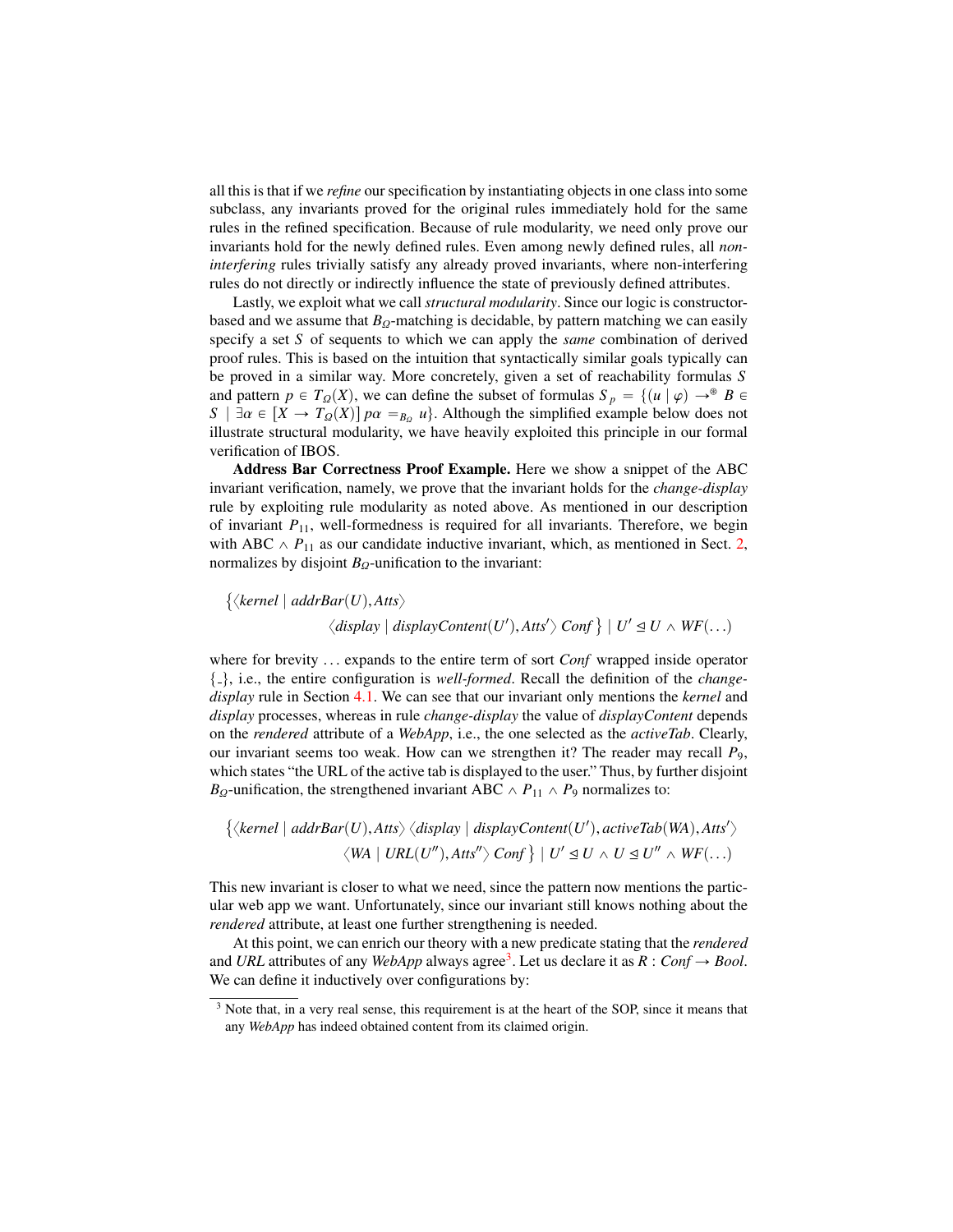$$
R(\langle WA \mid rendered(U), URL(U'), Atts \rangle Conf) = U \le U' \land R(Conf) \qquad (R_1)
$$

$$
R(\langle P | \textit{Atts} \rangle \textit{Conf}) = R(\textit{Conf}) \textit{ if } \neg \textit{WA}(P) \qquad (R_2)
$$

$$
R(none) = \top
$$
 (R<sub>3</sub>)

where *WA* : *Oid*  $\rightarrow$  *Bool* ambiguously denotes a predicate that holds iff an *Oid* refers to a web app. Intuitively, it says that whatever a *WebApp* has *rendered* is either blank or has been loaded from its *URL*. The strengthened invariant becomes:

$$
\{\langle \text{kernel} \mid \text{addrBar}(U), \text{Atts} \rangle \langle \text{display} \mid \text{displayContent}(U'), \text{activeTab}(WA), \text{Atts}' \rangle \\\langle WA \mid \text{URL}(U''), \text{Atts}'' \rangle \text{ Conf } \} \mid
$$

$$
U' \trianglelefteq U \wedge U \trianglelefteq U'' \wedge \text{WF}(\dots) \wedge R(\dots)
$$

where, as before, the ... represents the entire term of sort *Conf* enclosed in  $\{\frac{1}{2}\}$ . Now, all of the required relationships between variables in the rewrite rule seem to be accounted for. Uneventfully, with the strengthened invariant *ABC*  $\land$  *P*<sub>11</sub>  $\land$  *P*<sub>9</sub>  $\land$  *R*, the subproof for the *change-display* rule now succeeds.

## <span id="page-13-0"></span>6 Related Work and Conclusions

Related Work on IBOS Verification. In this paper, we have presented the first full deductive verification of SOP and ABC for IBOS. Note that in [\[39,](#page-16-0) [40\]](#page-16-1), SOP and ABC were also verified. Their approach consisted of a hand-written proof that any counterexample must appear on some trace of length *n* plus bounded model checking showing that such counterexamples are unreachable on all traces of length *n*. In [\[36\]](#page-16-2), an attempt was made to deductively verify these same invariants via the Maude invariant analyzer. Though a few basic invariants were proved, due to thousands of generated proof obligations, none of the properties listed in Sect. [4.2](#page-10-0) were verified. Compared to previous work, this paper presents the first full deductive verification of IBOS security properties.

Related Work on Browser Security. In terms of computer technology, the same-origin policy is quite old: it was first referenced in Netscape Navigator 2 released in 1996 [\[1\]](#page-15-8). As [\[41\]](#page-16-12) points out, different browser vendors have different notions of SOP. Here, we situate IBOS and our work into this larger context. Many papers have been written on policies for enforcing SOP with regards to frames [\[2\]](#page-15-9), third-party scripts [\[20](#page-15-10)[,23\]](#page-16-15), cached content [\[21\]](#page-15-11), CSS [\[19\]](#page-15-12), and mobile OSes [\[51\]](#page-17-9). Typically, these discussions assume that browser code is working as intended and then show existing policies are insufficient. Instead, IBOS attacks the problem taking a different tack: even if the browser itself is compromised, can SOP still be ensured? What the IBOS verification demonstrates is that —by using a minimal trusted computing base in the kernel, implementing separate web frames as separate processes, and requiring all IPC to be kernel-checked— one can in fact enforce the standard SOP notions, *even if* the complex browser code for rendering HTML or executing JavaScript is *compromised*. Although our model does not treat JavaScript, HTML, or cookies, explicitly, since it models system calls which are used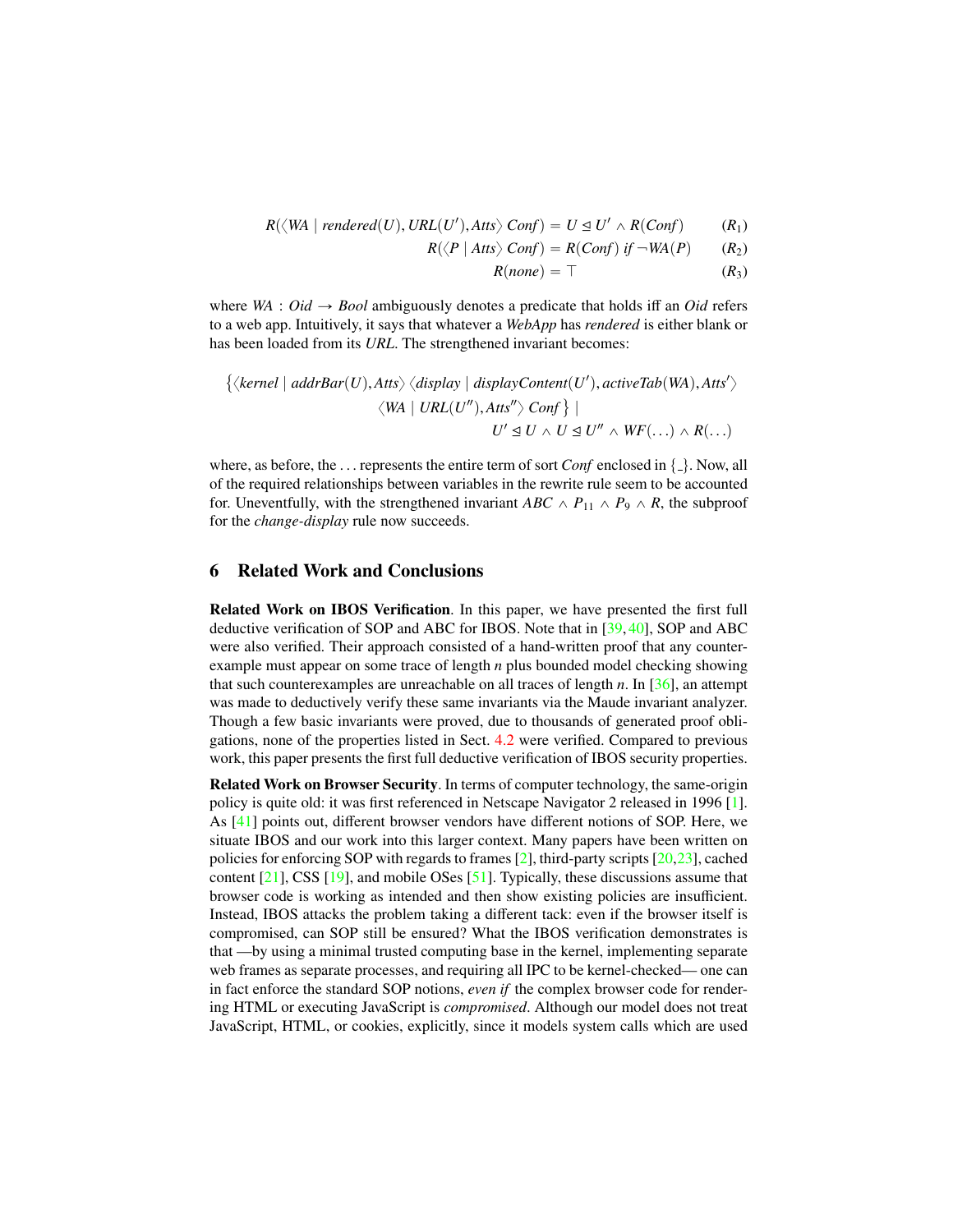for process creation, network access, and inter-process communication, code execution and resource references can be abstracted away into the communication primitives they ultimately cause to be invoked, allowing us to perform strong verification in a highlevel fashion. [\[7\]](#page-15-13) surveys many promising lines of research in the formal methods web security landscape. Prior work on formal and declarative models of web browsers includes [\[3\]](#page-15-14) as well as the *executable* models [\[4,](#page-15-15) [5\]](#page-15-16). Our work complements the Quark browser design and implementation of [\[22\]](#page-16-16): Quark, like IBOS, has a small trusted kernel (specified in Coq). In addition to proving tab non-interference and address bar correctness theorems, the authors use Coq code extraction to produce a verified, functional browser. Unlike Quark, whose TCB includes the entire Linux kernel and Coq code extraction tools, the TCB of the IBOS browser consists of only 42K lines of C/C++ code.

Related Work on Reachability Logic. Our work on *constructor-based* reachability logic [\[44,](#page-17-3) [45\]](#page-17-4) builds upon previous work on reachability logic [\[37,](#page-16-5) [38,](#page-16-6) [47,](#page-17-5) [48\]](#page-17-6) as a language-generic approach to program verification, parametric on the operational semantics of a programming language. Our work extends in a non-trivial manner reachability logic from a programming-language-generic logic of programs to a rewritetheory-generic logic to reason about *both* distributed system designs and programs based on rewriting logic semantics. Our work in  $[44, 45]$  $[44, 45]$  $[44, 45]$  was also inspired by the work in [\[27\]](#page-16-17), which for the first time considered reachability logic for rewrite theories, but went beyond [\[27\]](#page-16-17) in several ways, including more expressive input theories and state predicates, and a simple inference system as opposed to an algorithm. Also related to our work in [\[44,](#page-17-3) [45\]](#page-17-4), but focusing on *coinductive reasoning*, we have the recent work in  $[10, 26, 35]$  $[10, 26, 35]$  $[10, 26, 35]$  $[10, 26, 35]$  $[10, 26, 35]$ , of which, in spite of various substantial differences, the closest to our work regarding the models assumed, the kinds of reachability properties proved, and the state predicates and inference systems proposed is the work in  $[10]$ .

Conclusion and Future Work. We have presented a full deductive proof of the SOP and ABC properties of the IBOS browser design, as well as a prover and a modular reachability logic verification methodology making proofs scalable to substantial proof efforts like that of IBOS. Besides offering a case study that can help other distributed system verification efforts, this work should also be seen as a useful step towards incorporating the IBOS design ideas into future fully verified browsers. The web is alive and evolving; these evolution necessitates that formal approaches evolve as well. Looking towards the future of IBOS, two goals stand out: (i) extending the design of IBOS to handle some recent extensions of the SOP, e.g., cross-origin resource sharing (CORS) to analyze potential cross-site scripting (XSS) and cross-site request forgery attacks  $(XSRF)$  [\[16\]](#page-15-18), and to check for incompatible content security policies  $(CSP)$  [\[46\]](#page-17-10) in relation to SOP; by exploiting subclass and rule modularity, the verification of an IBOS extension with such new functionality could reuse most of the current IBOS proofs, since extra proofs would only be needed for the new, functionality-adding rules; and (ii) exploiting the intrinsic concurrency of Maude rewrite theories to transform them into correct-by-construction, deployable Maude-based distributed system implementations, closing the gap between verified designs and correct implementations. Our work on IBOS takes one more step towards demonstrating that a formally secure web is possible in a connected world where security is needed more than ever before.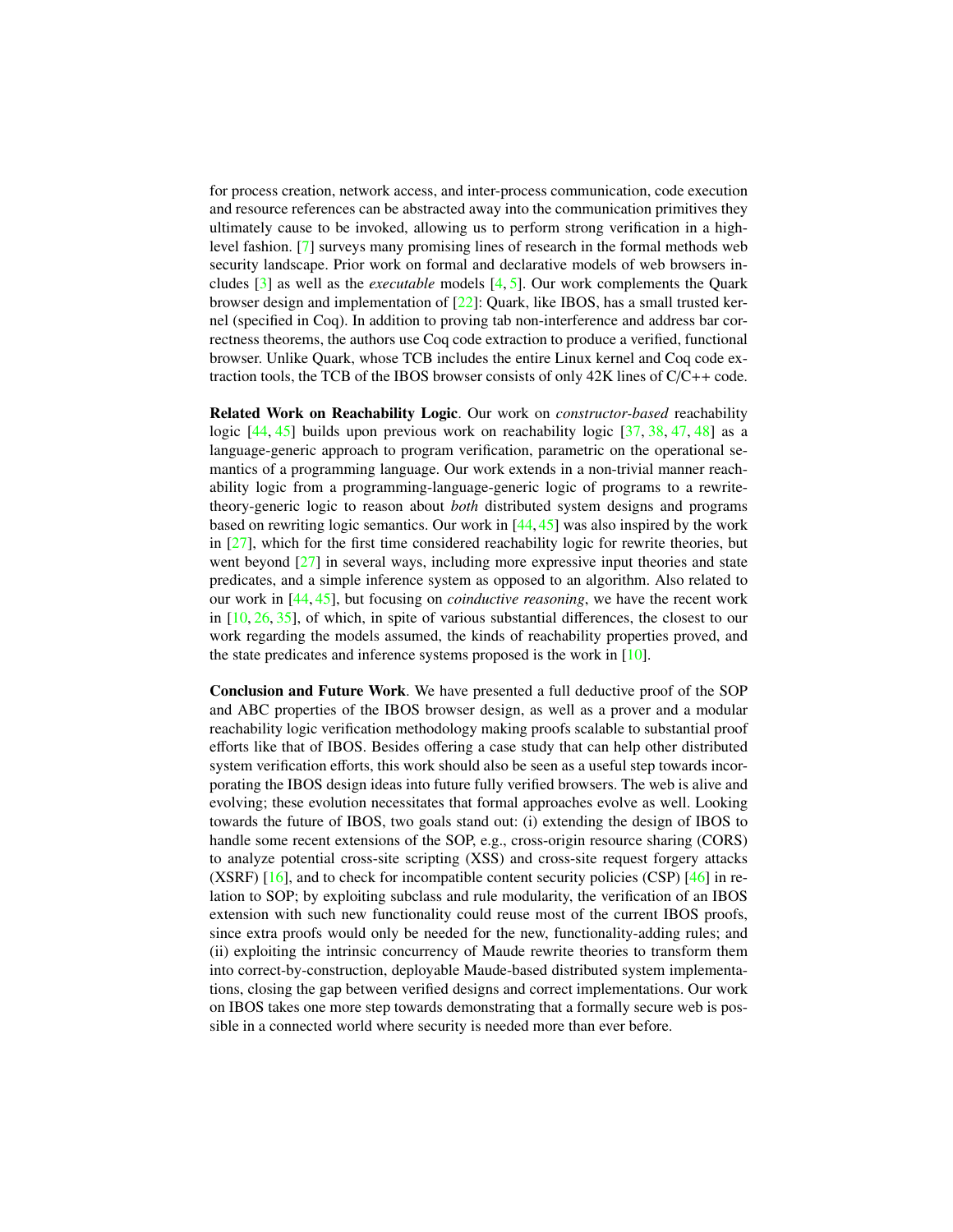## References

- <span id="page-15-8"></span>1. JavaScript Guide (1.2). Netscape Communications Corporation (1997), originally [http:](http://developer.netscape.com/docs/manuals/communicator/jsguide4/index.htm) [//developer.netscape.com/docs/manuals/communicator/jsguide4/index.htm](http://developer.netscape.com/docs/manuals/communicator/jsguide4/index.htm); accessed at [https://www.cs.rit.edu/˜atk/JavaScript/manuals/jsguide/](https://www.cs.rit.edu/~atk/JavaScript/manuals/jsguide/)
- <span id="page-15-9"></span>2. Barth, A., Jackson, C., Mitchell, J.C.: Securing frame communication in browsers. Communications of the ACM 52(6), 83–91 (2009)
- <span id="page-15-14"></span>3. Bauer, L., Cai, S., Jia, L., Passaro, T., Stroucken, M., Tian, Y.: Run-time monitoring and formal analysis of information flows in chromium. In: NDSS (2015)
- <span id="page-15-15"></span>4. Bohannon, A.: Foundations of web script security. Citeseer (2012)
- <span id="page-15-16"></span>5. Bohannon, A., Pierce, B.C.: Featherweight Firefox: formalizing the core of a web browser. In: Proceedings of the 2010 USENIX conference on Web application development. pp. 11– 11. Usenix Association (2010)
- <span id="page-15-4"></span>6. Bruni, R., Meseguer, J.: Semantic foundations for generalized rewrite theories. Theoretical Computer Science 360(1-3), 386–414 (2006)
- <span id="page-15-13"></span>7. Bugliesi, M., Calzavara, S., Focardi, R.: Formal methods for web security. Journal of Logical and Algebraic Methods in Programming 87, 110–126 (2017)
- <span id="page-15-1"></span>8. Chen, S., Meseguer, J., Sasse, R., Wang, H.J., Wang, Y.M.: A systematic approach to uncover security flaws in gui logic. In: IEEE Symposium on Security and Privacy. pp. 71–85. IEEE (2007)
- <span id="page-15-7"></span>9. Chen, S., Ross, D., Wang, Y.M.: An analysis of browser domain-isolation bugs and a lightweight transparent defense mechanism. In: ACM Conference on Computer and Communications Security. pp. 2–11. ACM (2007)
- <span id="page-15-17"></span>10. Stefan Ciobâcă, Lucanu, D.: A coinductive approach to proving reachability properties in logically constrained term rewriting systems. In: Proc. IJCAR 2018. Lecture Notes in Computer Science, vol. 10900, pp. 295–311. Springer (2018)
- <span id="page-15-0"></span>11. Clavel, M., Durán, F., Eker, S., Meseguer, J., Lincoln, P., Martí-Oliet, N., Talcott, C.: All About Maude – A High-Performance Logical Framework. Springer LNCS Vol. 4350 (2007)
- <span id="page-15-5"></span>12. Dershowitz, N., Jouannaud, J.P.: Rewrite systems. In: van Leeuwen, J. (ed.) Handbook of Theoretical Computer Science, Vol. B, pp. 243–320. North-Holland (1990)
- <span id="page-15-6"></span>13. Durán, F., Meseguer, J.: On the Church-Rosser and coherence properties of conditional ordersorted rewrite theories. The Journal of Logic and Algebraic Programming 81(7-8), 816–850 (2012)
- <span id="page-15-2"></span>14. Escobar, S., Sasse, R., Meseguer, J.: Folding variant narrowing and optimal variant termination. The Journal of Logic and Algebraic Programming 81, 898–928 (2012)
- <span id="page-15-3"></span>15. Goguen, J., Meseguer, J.: Order-sorted algebra I: Equational deduction for multiple inheritance, overloading, exceptions and partial operations. Theoretical Computer Science 105, 217–273 (1992)
- <span id="page-15-18"></span>16. Gollmann, D.: Problems with same origin policy: Know thyself. In: Security Protocols XVI. pp. 84–85. Springer, Berlin, Heidelberg (2011)
- <span id="page-15-19"></span>17. Hendrix, J., Meseguer, J., Ohsaki, H.: A sufficient completeness checker for linear ordersorted specifications modulo axioms. In: Automated Reasoning, Third International Joint Conference, IJCAR 2006. pp. 151–155 (2006)
- <span id="page-15-20"></span>18. Hendrix, J.D.: Decision Procedures for Equationally Based Reasoning. Ph.D. thesis, University of Illinois at Urbana-Champaign (2008), http://hdl.handle.net/2142/10967
- <span id="page-15-12"></span>19. Huang, L.S., Weinberg, Z., Evans, C., Jackson, C.: Protecting browsers from Cross-origin CSS attacks. pp. 619–629. CCS '10, ACM, New York, NY, USA (2010)
- <span id="page-15-10"></span>20. Jackson, C., Barth, A.: Beware of finer-grained origins. Web (2008)
- <span id="page-15-11"></span>21. Jackson, C., Bortz, A., Boneh, D., Mitchell, J.C.: Protecting browser state from web privacy attacks. In: Proceedings of the 15th international conference on World Wide Web. pp. 737– 744. ACM (2006)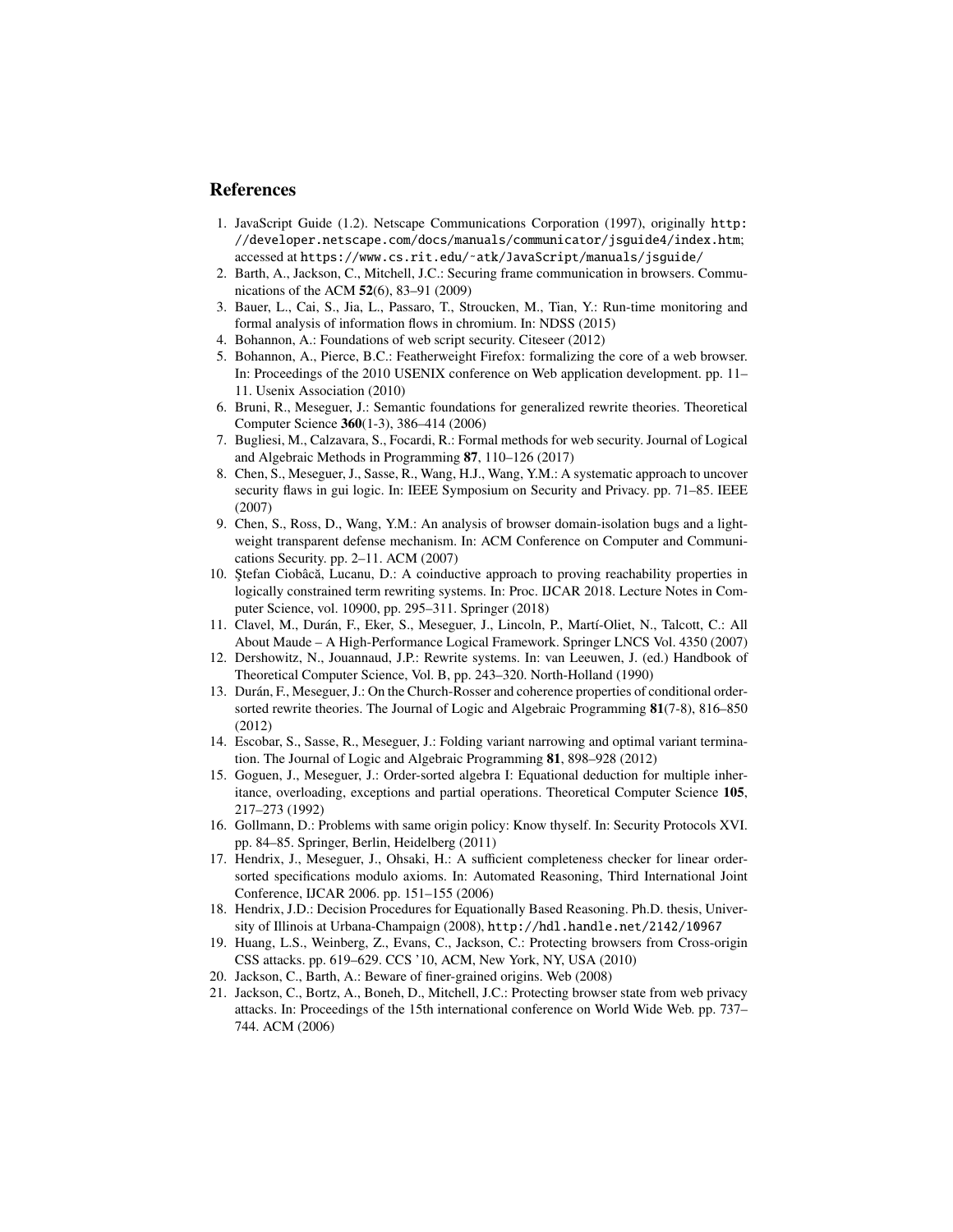- <span id="page-16-16"></span>22. Jang, D., Tatlock, Z., Lerner, S.: Establishing browser security guarantees through formal shim verification. In: Presented as part of the  $21st$  {USENIX} Security Symposium  $({\text{USENIX}} \text{Security 12})$ . pp. 113–128 (2012)
- <span id="page-16-15"></span>23. Karlof, C., Shankar, U., Tygar, J.D., Wagner, D.: Dynamic pharming attacks and locked same-origin policies for web browsers. In: Proceedings of the 14th ACM conference on Computer and communications security. pp. 58–71. ACM (2007)
- <span id="page-16-13"></span>24. Klein, G., Tuch, H.: Towards verified virtual memory in L4. TPHOLs Emerging Trends 4, 16 (2004)
- <span id="page-16-14"></span>25. Kolanski, R., Klein, G.: Formalising the L4 microkernel API. In: Proceedings of the 12th Computing: The Australasian Theroy Symposium-Volume 51. pp. 53–68. Australian Computer Society, Inc. (2006)
- <span id="page-16-18"></span>26. Lucanu, D., Rusu, V., Arusoaie, A.: A generic framework for symbolic execution: A coinductive approach. Journal of Symbolic Computing 80, 125–163 (2017)
- <span id="page-16-17"></span>27. Lucanu, D., Rusu, V., Arusoaie, A., Nowak, D.: Verifying reachability-logic properties on rewriting-logic specifications. In: Logic, Rewriting, and Concurrency - Essays dedicated to Jose Meseguer on the Occasion of His 65th Birthday. vol. 9200, pp. 451–474. Springer LNCS ´ (2015)
- <span id="page-16-9"></span>28. Lucas, S., Meseguer, J.: Normal forms and normal theories in conditional rewriting. Journal of Logical and Algebraic Methods in Programming 85(1), 67–97 (2016)
- <span id="page-16-10"></span>29. Meseguer, J.: A logical theory of concurrent objects and its realization in the Maude language. In: Agha, G., Wegner, P., Yonezawa, A. (eds.) Research Directions in Concurrent Object-Oriented Programming, pp. 314–390. MIT Press (1993)
- <span id="page-16-7"></span>30. Meseguer, J.: Membership algebra as a logical framework for equational specification. In: Proc. WADT'97. pp. 18–61. Springer LNCS 1376 (1998)
- <span id="page-16-8"></span>31. Meseguer, J.: Twenty years of rewriting logic. J. Algebraic and Logic Programming 81, 721– 781 (2012)
- <span id="page-16-3"></span>32. Meseguer, J.: Order-sorted rewriting and congruence closure. In: Proc. FOSSACS 2016. Lecture Notes in Computer Science, vol. 9634, pp. 493–509. Springer (2016)
- <span id="page-16-11"></span>33. Meseguer, J.: Generalized rewrite theories, coherence completion and symbolic methods. Tech. Rep. http://hdl.handle.net/2142/102183, University of Illinois Computer Science Department (December 2018)
- <span id="page-16-4"></span>34. Meseguer, J.: Variant-based satisfiability in initial algebras. Sci. Comput. Program. 154, 3–41 (2018)
- <span id="page-16-19"></span>35. Moore, B.: Coinductive Program Verification. Ph.D. thesis, University of Illinois at Urbana-Champaign (2016), http://hdl.handle.net/2142/95372
- <span id="page-16-2"></span>36. Rocha, C.: Symbolic Reachability Analysis for Rewrite Theories. Ph.D. thesis, University of Illinois at Urbana-Champaign (2012)
- <span id="page-16-5"></span>37. Rosu, G., Stefanescu, A.: Checking reachability using matching logic. In: Proc. OOPSLA 2012. pp. 555–574. ACM (2012)
- <span id="page-16-6"></span>38. Rosu, G., Stefanescu, A.: From Hoare logic to matching logic reachability. In: Giannakopoulou, D., Méry, D. (eds.) FM. Lecture Notes in Computer Science, vol. 7436, pp. 387–402. Springer (2012)
- <span id="page-16-0"></span>39. Sasse, R.: Security models in rewriting logic for cryptographic protocols and browsers. Ph.D. thesis, University of Illinois at Urbana-Champaign (2012), http://hdl.handle.net/2142/34373
- <span id="page-16-1"></span>40. Sasse, R., King, S.T., Meseguer, J., Tang, S.: IBOS: A correct-by-construction modular browser. In: FACS 2012. Lecture Notes in Computer Science, vol. 7684, pp. 224–241. Springer (2013)
- <span id="page-16-12"></span>41. Schwenk, J., Niemietz, M., Mainka, C.: Same-origin policy: Evaluation in modern browsers. In: 26th USENIX Security Symposium (USENIX Security 17). pp. 713–727. USENIX Association, Vancouver, BC (2017)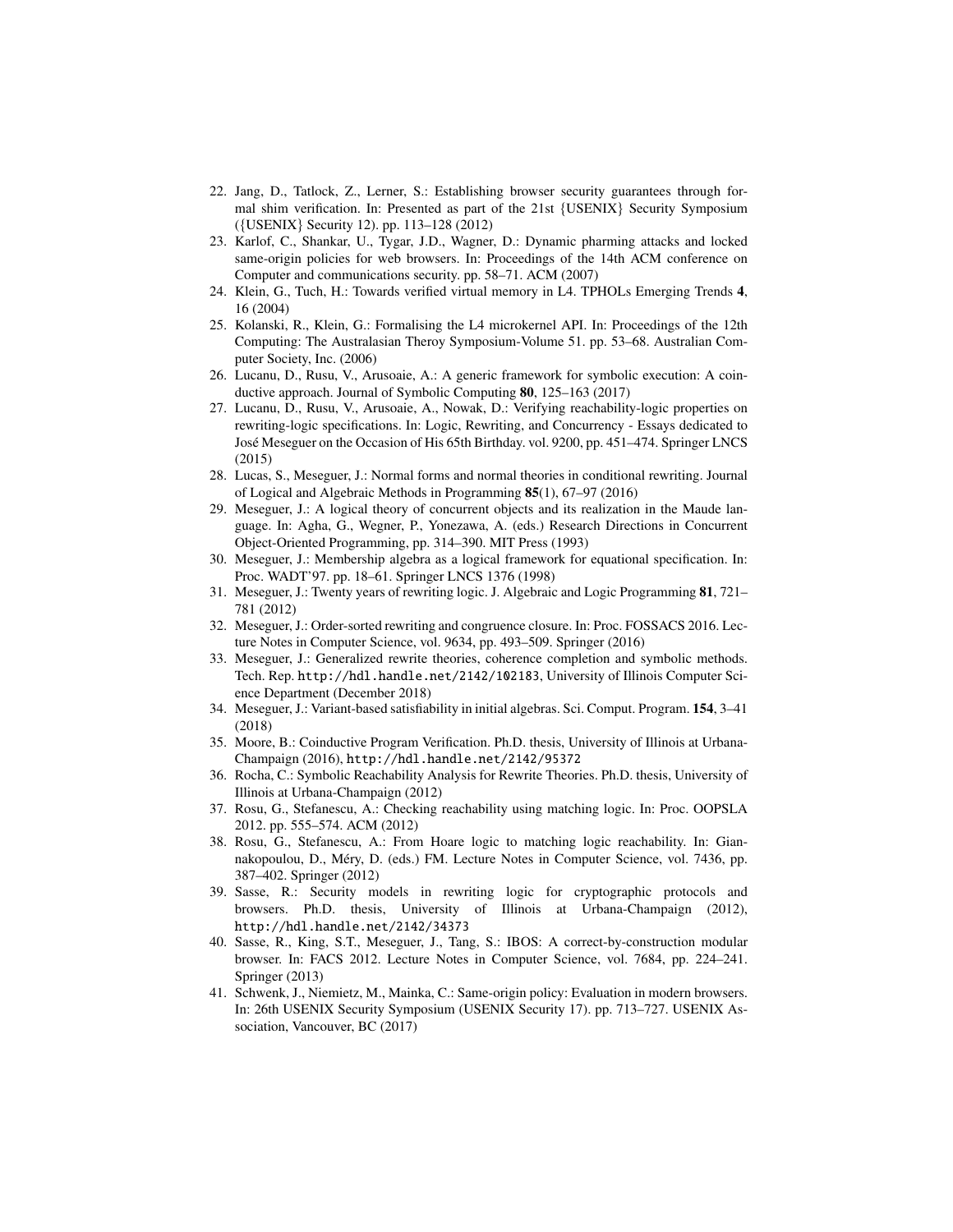- <span id="page-17-7"></span>42. Skeirik, S.: Rewriting-Based Symbolic Methods for Distirbuted System Analysis. Ph.D. thesis, University of Illinois at Urbana-Champaign (2019)
- <span id="page-17-2"></span>43. Skeirik, S., Meseguer, J.: Metalevel algorithms for variant satisfiability. Journal of Logical and Algebraic Methods in Programming 96, 81–110 (2018)
- <span id="page-17-3"></span>44. Skeirik, S., Stefanescu, A., Meseguer, J.: A constructor-based reachability logic for rewrite theories. In: Proc. Logic-Based Program Synthesis and Transformation - 27th International Symposium, LOPSTR 2017. Lecture Notes in Computer Science, vol. 10855, pp. 201–217. Springer (2017)
- <span id="page-17-4"></span>45. Skeirik, S., Stefanescu, A., Meseguer, J.: A constructor-based reachability logic for rewrite theories. Fundam. Inform. 173(4), 315–382 (2020)
- <span id="page-17-10"></span>46. Some, D.F., Bielova, N., Rezk, T.: On the content security policy violations due to the sameorigin policy. pp. 877–886. WWW '17, Republic and Canton of Geneva, Switzerland (2017)
- <span id="page-17-5"></span>47. Stefanescu, A., Ştefan Ciobâcă, Mereuta, R., Moore, B.M., Serbanuta, T., Rosu, G.: Allpath reachability logic. In: Proc. RTA-TLCA 2014. vol. 8560, pp. 425–440. Springer LNCS (2014)
- <span id="page-17-6"></span>48. Stefanescu, A., Park, D., Yuwen, S., Li, Y., Rosu, G.: Semantics-based program verifiers for all languages. In: Proc. OOPSLA 2016. pp. 74–91. ACM (2016)
- <span id="page-17-0"></span>49. Tang, S.: Towards Secure Web Browsing. Ph.D. thesis, University of Illinois at Urbana-Champaign (2011), 2011-05-25, http://hdl.handle.net/2142/24307
- <span id="page-17-1"></span>50. Tang, S., Mai, H., King, S.T.: Trust and protection in the illinois browser operating system. In: 9th USENIX Symposium on Operating Systems Design and Implementation, OSDI 2010, October 4-6, 2010, Vancouver, BC, Canada, Proceedings. pp. 17–32. USENIX Association (2010)
- <span id="page-17-9"></span>51. Wang, R., Xing, L., Wang, X., Chen, S.: Unauthorized origin crossing on mobile platforms: Threats and mitigation. In: Proceedings of the 2013 ACM SIGSAC Conference on Computer Communications Security. pp. 635–646. CCS '13, ACM, New York, NY, USA (2013)

# <span id="page-17-8"></span>A Reachability Logic Derived Proof Rules

For completeness, we document the three derived rules in our proof system in Table [2,](#page-18-1) provide some intuitive explanations of how they are used, and finally make a few general comments about how they are automated.

In some sense, the Case and Split rules are performing the exact same operation. In the former, we are considering how to decompose a variable into multiple patterns which entirely *cover* the sort of the given variable; in the later, we are considering how we can decompose the true formula  $\top$  into a set of quantifier-free formulas whose disjunction is equivalent to  $\top$ . In either case, what we want is to make use of the extra information available after case analysis or formula splitting to help us discharge pattern subsumption proofs in the side-condition of Axiom. These rules are both essential for our proofs of both SOP and ABC, since they allow us to infer additional information in a sound way that is implied by application of the system rewrite rules but not directly stated. The SUBSTITUTION rule has a slightly different flavor from CASE or SPLIT; essentially, it encodes a commonly applicable sequent simplification technique when a fragment of the sequent constraint is a *unifiable* conjunction of equalities. Its usefulness primarily comes from the fact that such unifications often *fail*, which can lead to a huge reduction in the number of goals to be proved.

As for automation, these rules present no special difficulties. SUBSTITUTION is implementable directly by Maude's built-in unification modulo axioms and variant unification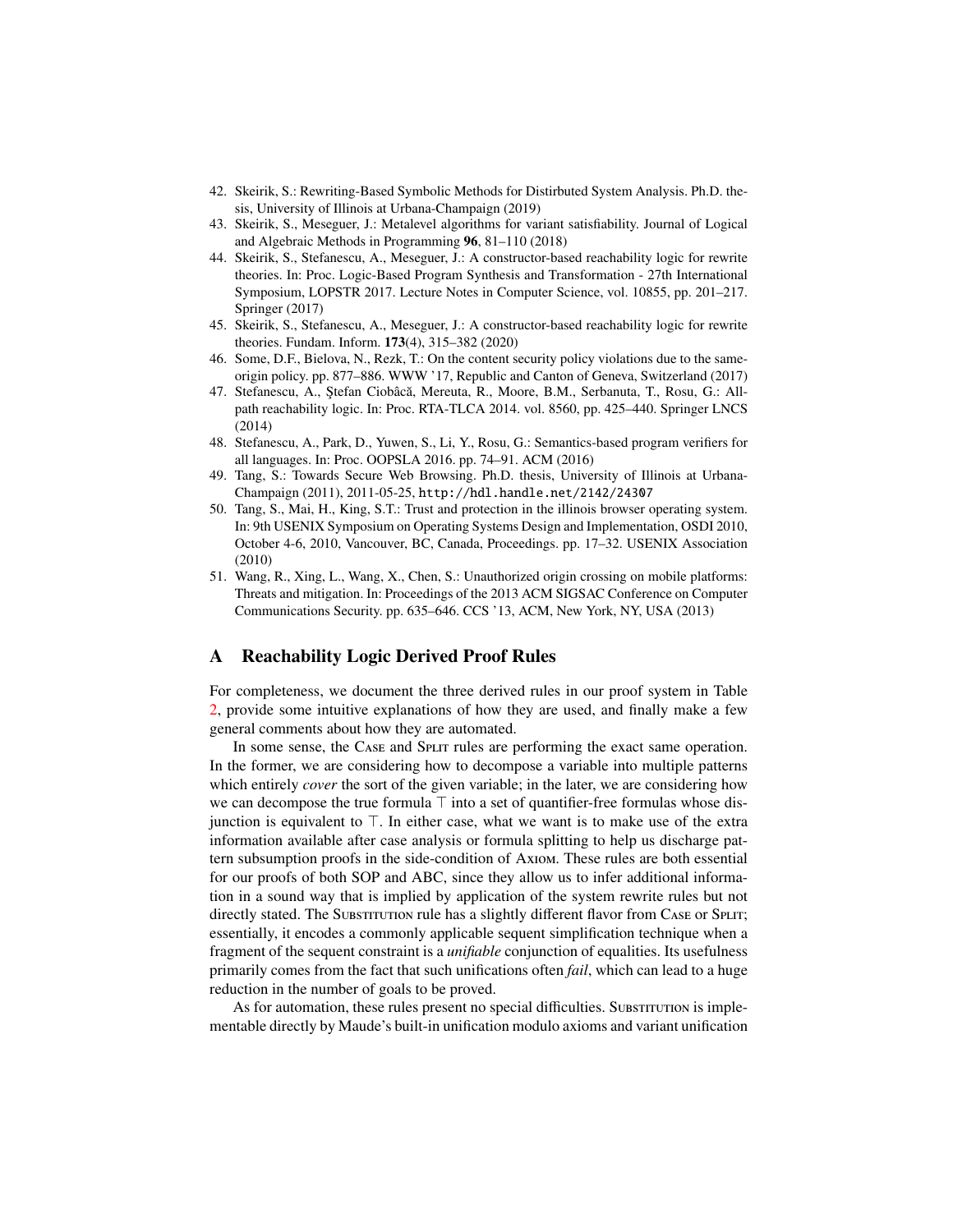<span id="page-18-1"></span>Table 2: Overivew of Derived Proof Rules

| Name                | Rule                                                                                                                                                                                                                                         | Condition                                       |
|---------------------|----------------------------------------------------------------------------------------------------------------------------------------------------------------------------------------------------------------------------------------------|-------------------------------------------------|
| $\mathbf{CASE}^*$   | $\frac{\bigwedge_{a \in M} [\mathcal{A}, C] \vdash_T A[x/a] \rightarrow^{\circ} B[x/a]}{[\mathcal{A}, C] \vdash_T A \rightarrow^{\circ} B}$                                                                                                  | $x: s \in V \wedge cover(M, s)$                 |
| $S$ PLIT $^\dagger$ | $\frac{\bigwedge_{\phi \in \Phi} [\mathcal{A}, C] \vdash_T (u \mid \varphi \wedge \phi) \rightarrow^{\circledast} B}{[\mathcal{A}, C] \vdash_T (u \mid \varphi) \rightarrow^{\circledast} B}$                                                | $(\bigvee \Phi = \top) \wedge away(\Phi, A, B)$ |
|                     | SUBST. <sup>‡</sup> $\frac{\bigwedge_{\alpha \in Unif_E(\psi)} [\mathcal{A}, C] \models_T (u \mid \rho) \alpha \rightarrow^{\circ} B \alpha}{[\mathcal{A}, C] \models_T (u \mid \varphi) \rightarrow^{\circ} B}$ $\varphi = \psi \land \rho$ |                                                 |

*Assumption:*  $\mathcal{R} = (\Sigma, E \cup B, R)$  is suff. comp. w.r.t.  $(\Omega, B_{\Omega})$ 

<sup>*r*</sup> *cover*(*M*, *s*)  $\equiv M \subseteq T_{\Omega}(Y)$ ,  $\land Y \cap \text{vars}(A, B) = \emptyset \land [M] = T_{\Omega, s} \land |M|$  finite  $\downarrow$  *n*wav( $\Phi$ , *A*  $B$ )  $\equiv \text{vars}(\Phi) \circ (\text{vars}(B)/\text{vars}(A)) - \emptyset$ 

 $^{\dagger}$  *away* $(\Phi, A, B) \equiv \text{vars}(\Phi) \cap (\text{vars}(B)/\text{vars}(A)) = \emptyset.$ <br>  $^{\dagger}$  Usable only when *Unif* (*v*) is decidable

<sup>‡</sup> Usable only when  $Unif_E(\psi)$  is decidable.

algorithms. The CASE and SPLIT rules are also easy to apply. Regarding the checking of their side conditions, checking in Case that *M* is a cover set for sort *s* is easy to automate by tree automata modulo axioms *B* techniques supported by Maude's Sufficient Completeness Checker [\[17,](#page-15-19)[18\]](#page-15-20). In the case of Split, although proving that an *arbitrary* Completeness Checker [17, 18]. In the case of SpLIT, although proving that an *arbitrary*<br>disjunction  $\bigvee \Phi$  of formulas is inductively equivalent to  $\top$  in the initial algebra  $T_{\Sigma/E\cup B}$ <br>is in general undecidable, in disjunction  $\bigvee \Phi$  of formulas is inductively equivalent to  $\perp$  in the initial algebra  $T_{\Sigma/E\cup B}$ <br>is in general undecidable, in practice  $\bigvee \Phi$  is *not arbitrary at all*, since  $\bigvee \Phi$  typically<br>has the form  $n = true \$ has the form  $p = true \vee p = false$ , where p is a Boolean expression, or the form  $F \vee \neg F$ , for *F* a QF-formula; so such checks are trivial in practice.

## <span id="page-18-0"></span>B IBOS System Specification in Maude

To ground our discussion we recap here some details of the IBOS specification. The Maude rewrite theory specifying the IBOS system design in total consists of approximately 850 lines of code and defines 23 rewrite rules. The main pattern predicate defining the SOP is about 180 lines of code while the main pattern predicate defining ABC is about 20 lines of code. Their supporting predicate definitions used to define the inductive invariant is about 900 lines of code. The reachability formulas specifying the inductive invariants for the IBOS SOP and ABC security properties in our Maude reachability logic tool notation are roughly 20 lines each. The proof scripts which verify that the respective inductive invariants hold for each proof rule excluding comments and boilerplate text are about 200 lines each. In total, there are approximately 2500 lines of code.

As a further aid to the reader and a complement to the graphical overview of IBOS in Figure [1,](#page-9-0) we rewrite this graphical figure using our formal specification. Said another way, we provide in Figure [3](#page-20-0) a representative state  $(e.g., a ground term)$  of the transition system  $(C_{\Sigma/E\cup BState}, \rightarrow_R)$  where R is the Maude rewrite theory specifying IBOS. To improve readability, we write each object attribute on a separate line.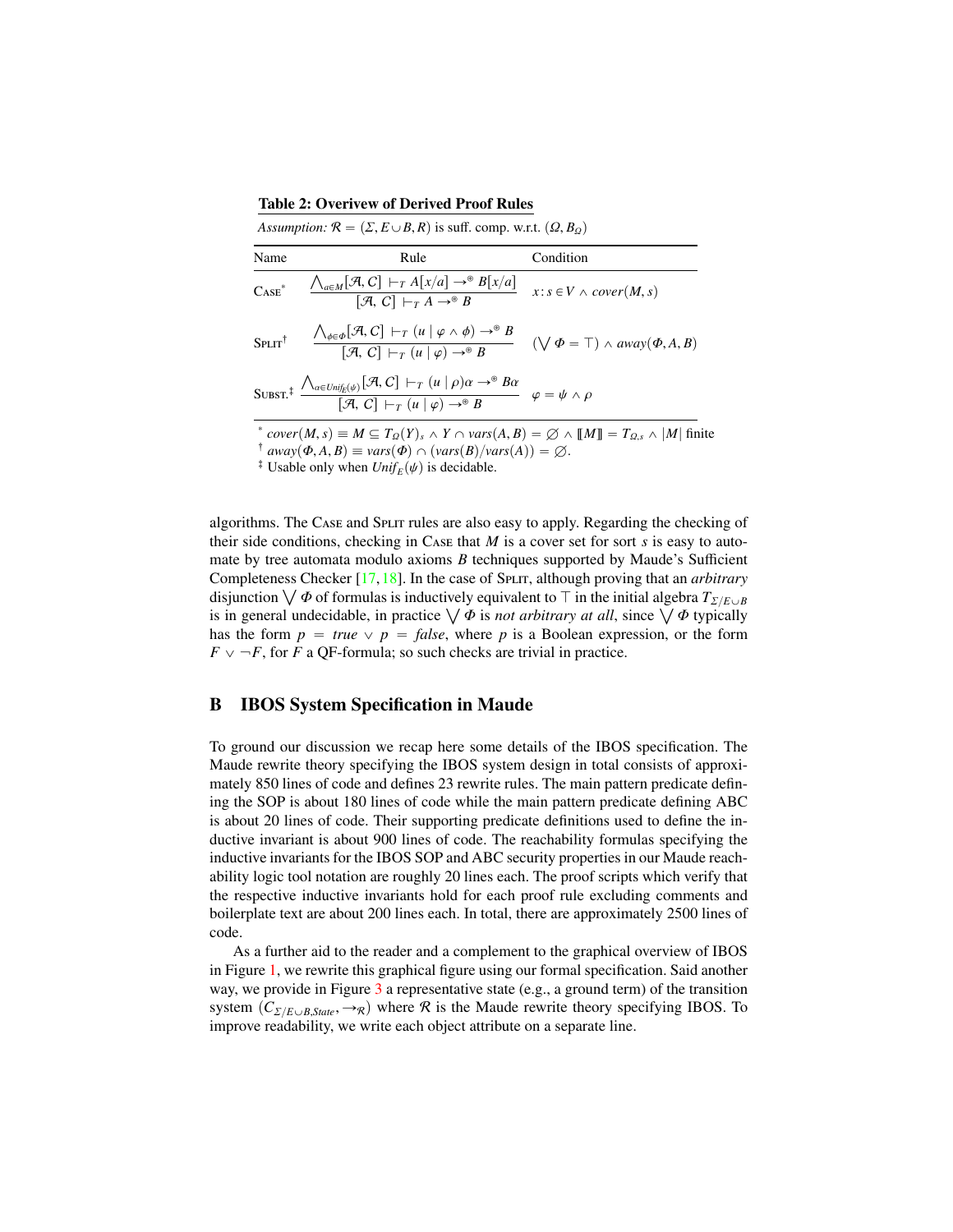Let us make a few high-level remarks about the figure. In our specification, urls are encoded as numbers wrapped by constructor  $url(\ldots)$ . In IBOS, to enforce SOP as well as other security policies, both browser frames and network connections must be tracked. Each browser frame is represented by an object of class *WebApp*, while each network connection is represented by an object of class *NetProc*. The *kernel* manages process state by internal metadata tables *webAppInfo* where each web app is tagged by its origin and *netProcInfo* where each network connection is tagged by its origin web app and destination server. When a new web app is created, the kernel automatically creates a corresponding network process between the webapp and its origin server. Since the *kernel* is responsible for creating network connections, it records the next fresh network process identifier in *nextNetProc*.

The *kernel*'s *secPolicy* attribute stores its security policy. Each policy consists of a sender, a receiver, and a message type. Any message not explicitly allowed by the policy is dropped. In the policy, the special *Oid*s *network* and *webapp* represent a policy allowing any network process or webapp to send a particular kind of message to its corresponding webapp or network process, respectively. In the figure, the *kernel* is preparing to forward a message from  $webapp(0)$  to its corresponding network process *network* $(0)$  asking to fetch an item from the web app's origin  $url(15)$ .

Aside from the *kernel*, the system has a few other distinguished objects. The *display* object tracks the content currently shown on the screen in *displayContent*; to do that, it should know which web app is the *activeTab*. The *ui* (user interface) contains the list of commands given by the user during some usage session in its *toKernel* attribute. The *webappmgr* (web app manager) is responsible for spawning new web apps; in our model, it just records the next fresh web app identifier in attribute *nextWebApp*. Finally, the *nic* (network interface card) has two attributes for ingoing and outgoing data. In our model, we identify urls and their loaded content. To model network latency, outgoing messages in *nic-out* are queued up in *nic-in* in a random order.

Of course, we also have objects representing web apps and network connections. In the figure,  $webapp(0)$ 's *rendered* content is blank. However, it is currently *loading* its content from its origin *url(15)*; its request to fetch data from its corresponding network process is currently being handled by the kernel. Currently, its *toKernel* and *fromKernel* IPC message queues are blank because it is not performing any other communication at this time. There is also a corresponding network process *network(0)*; it has two direct-memory access (DMA) buffers *mem-in* and *mem-out* that are used as I/O channels between itself and the network card driver. Like web apps, network processes also have two IPC message queues. Finally, a network process also stores which web app its received data should be sent back to.